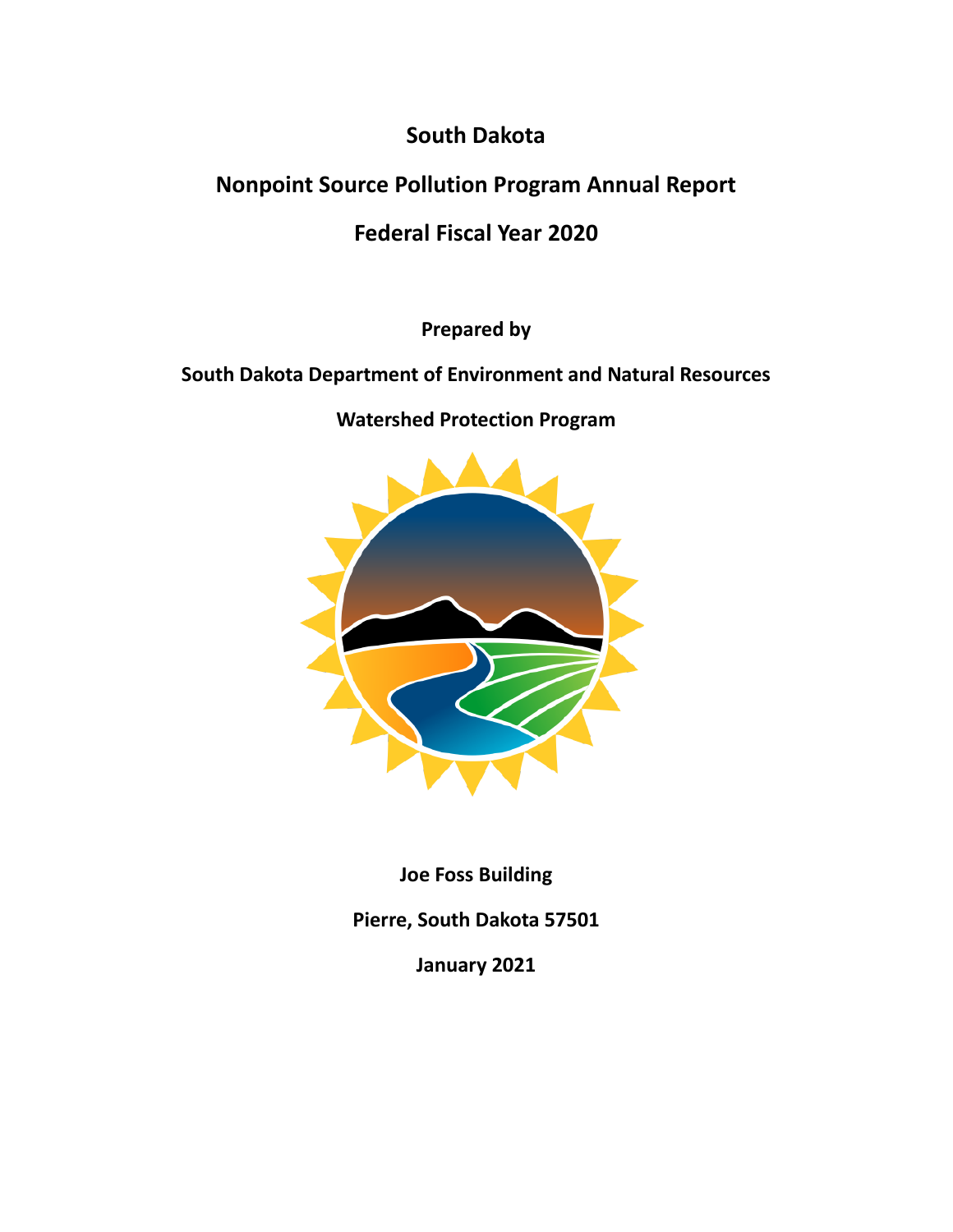## **South Dakota Nonpoint Source Program Fact Sheet Federal Fiscal Year (FFY) 2020**

Date of FFY 2020 Section 319 Project Grant Award: May 26, 2020 Amount of FFY 2020 Section 319 Project Grant: \$2,683,000

For EPA grant award purposes, half of the grant award is designated as Program Funds that can be used for all activities that support the goals of the state NPS Management Plan. The other half is designated as Project Funds that must be spent on watershed projects to restore impaired waters.

- Amount FFY 2020 Project Funds: \$1,341,500
- Amount FFY 2020 Program Funds: \$1,341,500

## **FFY 2020 Third-Party Section 319 NPS Projects Awarded:**

- Belle Fourche River Watershed Partnership \$283,000 for the Belle Fourche River Watershed Project – Segment 9 (Amendment)
- Minnehaha County Conservation District \$900,000 for the Big Sioux River Watershed Project – Segment 4
- South Dakota Soil Health Coalition -- \$230,000 (\$130,000 of 319 funds and \$100,000 of CWSRF-WQ funds) for the Soil Health Improvement and Planning Project – Segment 2
- South Dakota Discovery Center \$300,000 (\$200,000 of 319 funds and \$100,000 of CWSRF-WQ funds) for the South Dakota Nonpoint Source Information and Education Project – Segment 6
- □ James River Water Development District \$400,000 for the South Central Watershed Implementation Project - Segment 1 (Amendment)

#### **Total number of Active Section 319 NPS Projects in FFY 2020:** 9

- Bacteria in Sediment Transport Project
- Belle Fourche River Watershed Project
- Big Sioux River Watershed Project
- Grassland Management and Planning Project
- Northeast Glacial Lakes Watershed Project
- Soil Health Improvement and Planning Project
- South Central Watershed Project
- South Dakota NPS Information and Education Project
- Upper Big Sioux River Watershed Project

#### **FFY 2020 Total Pollutant Load Reduction Estimates:**

- Sediment: 3,006 tons
- □ Phosphorus: 15,645 lbs.
- Nitrogen: 82,898 lbs.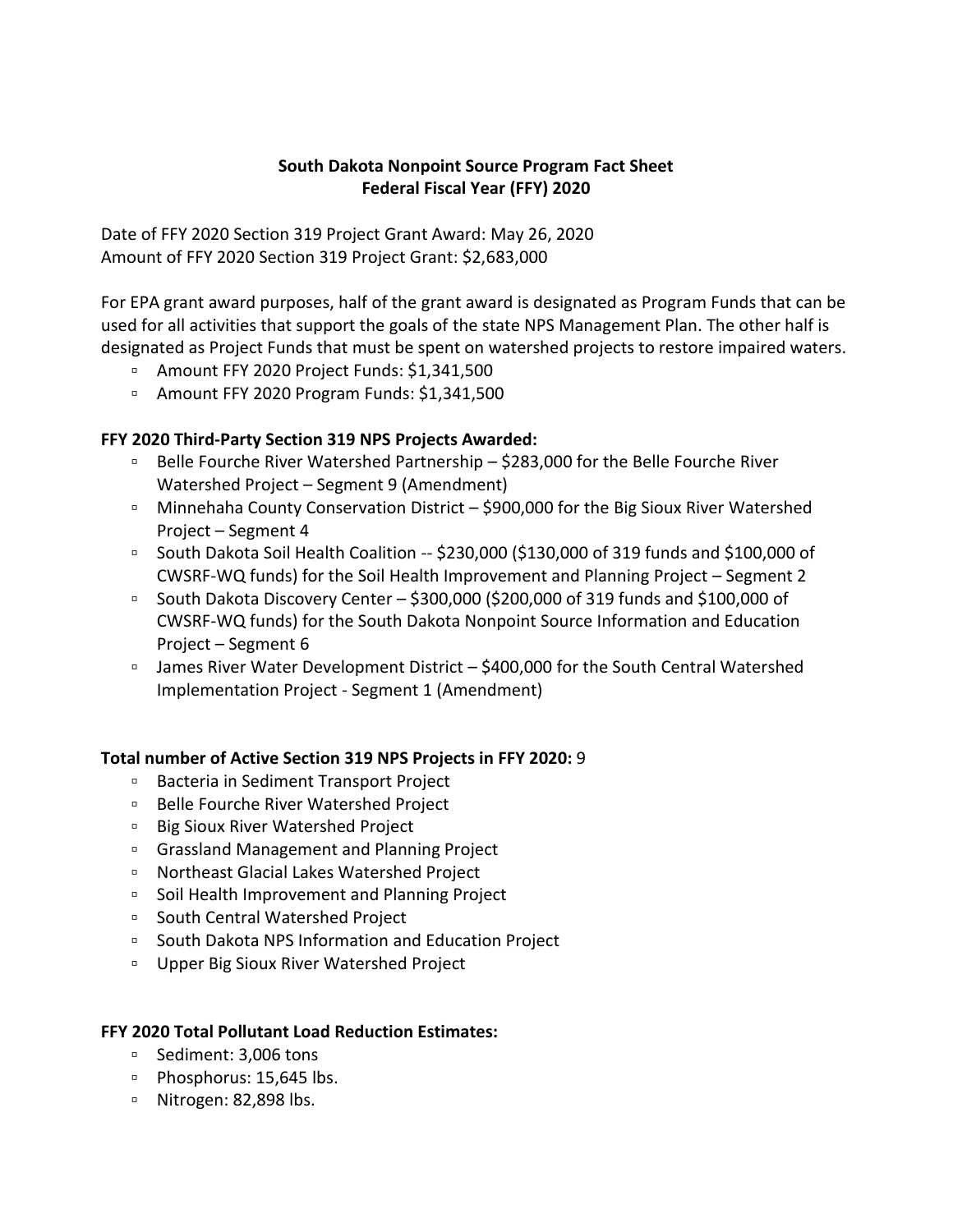Individual Section 319 NPS project load reductions for FFY20 can be found in Table 10.

In previous South Dakota NPS Annual Reports, total pollutant load reductions were reported by calendar year, and reductions for sediment, phosphorus and nitrogen were downloaded from the department's Tracker database. Load reductions in the 2020 Annual Report are provided for the federal fiscal year. Pollutant load reductions will be downloaded from EPA's Grant Reporting and Tracking System (GRTS) in order to maintain consistency between South Dakota's NPS Annual Report and the GRTS database.

## **Summary of BMPs implemented by South Dakota 319 NPS projects in FFY 2020:**

- ▫2 livestock feedlot relocations
- ▫3 nutrient management plans
- ▫3 animal waste management systems constructed
- ▫1 stream crossing
- ▫4 Soil Health plans
- ▫374 acres of grass seeding
- ▫42 alternative water sources/tanks/troughs
- ▫88.3 acres of tree/shrub establishment
- ▫21 meetings/events/workshops/tours
- ▫18,585 acres of grazing planned systems
- ▫8 grazing systems
- ▫83,139 linear feet of livestock pipeline
- ▫648.9 acres of riparian area management (RAM)
- ▫384.4 acres of seasonal RAM
- ▫46,444 linear feet of stream exclusion with grazing land management
- ▫7,645 linear feet of streambank and shoreline protection
- ▫2 pond/dam cleanouts
- ▫265 samples collected
- ▫79,251 linear feet of fence

## **EPA Approved Stream Restoration Success Stories:**

South Dakota's 319 NPS Program submitted one Section 319 Watershed Success Story for publication in 2020. The Success Story was finalized on December 31, 2020 for Pierre Creek, a tributary of the James River. Pierre Creek was delisted for *E. coli* in the 2020 Integrated Report. Success Stories were published in 2011, 2013, 2014, 2015, 2019 and now in 2021. Those stories can be found at**:** [https://www.epa.gov/nps/success-stories-about-restoring-water-bodies](https://www.epa.gov/nps/success-stories-about-restoring-water-bodies-impaired-nonpoint-source-pollution#sd)[impaired-nonpoint-source-pollution#sd](https://www.epa.gov/nps/success-stories-about-restoring-water-bodies-impaired-nonpoint-source-pollution#sd)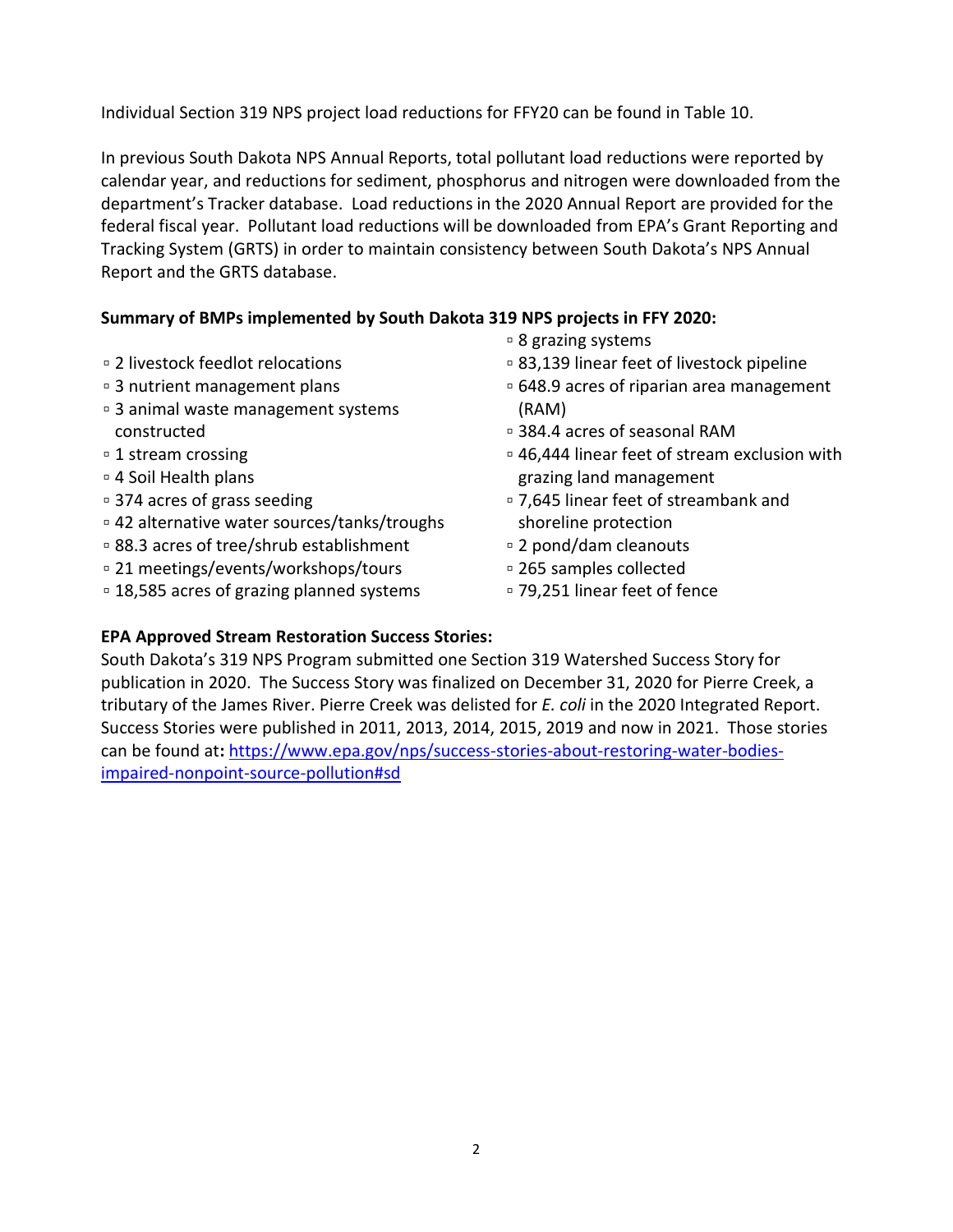# **South Dakota Department of Environment and Natural Resources Nonpoint Source Pollution Program Annual Report Federal Fiscal Year 2020**

#### **South Dakota NPS Program Structure and Management**

The South Dakota Nonpoint Source (NPS) Pollution Program is administered by the South Dakota Department of Environment and Natural Resources' (DENR) Watershed Protection Program. NPS pollution activities completed by program staff are selected to improve, restore, and protect the water quality of the state's lakes, streams, and wetlands in partnership with other organizations, agencies, and citizens. For more information about DENR's NPS activities visit:

### <http://denr.sd.gov/dfta/wp/wp.aspx>

The South Dakota Nonpoint Source Task Force is DENR's primary partner for implementation of the South Dakota NPS Program. The task force is a citizens' advisory group with a membership of more than 20 agencies, organizations, and tribal representatives (see Table 1). For additional information about the Task Force visit:

### <http://denr.sd.gov/dfta/wp/npstf.aspx>

## Corn Growers Association **Izaak Walton League of America** Lower Brule Sioux Tribe Natural Resources Conservation Service Planning Districts SD Cattlemen's Association SD Association of Conservation Districts SD Conservation Commission SD Chapter of the Sierra Club SD Dept. of Environment and Natural Resources SD Dept. of Agriculture SD Dept. of Transportation SD Dept. of Game, Fish and Parks SD Farmers Union SD Farm Bureau SD Pork Producers SD Grassland Coalition South Dakota State University SD Wheat, Inc. **Example 20 Inc.** US Fish and Wildlife Services US Bureau of Reclamation US Geological Survey US Forest Service Water Development Districts

#### **Table 1. NPS Task Force Core Agencies & Interest Groups**

#### **319 Grant**

The South Dakota Department of Environment and Natural Resources' FFY 2020 Section 319 grant award from the Environmental Protection Agency (EPA) consisted of \$1,341,500 in Program funds and \$1,341,500 in Project funds. The \$2,683,000 total award was allocated as follows: Staff & Support - \$770,000 and 319 Projects - \$1,913,000. Projects awarded funding from the Department's FFY 2020 Grant are listed in Table 2. For EPA grant award purposes, half is designated as Program Funds that can be used for all activities that support the goals of the state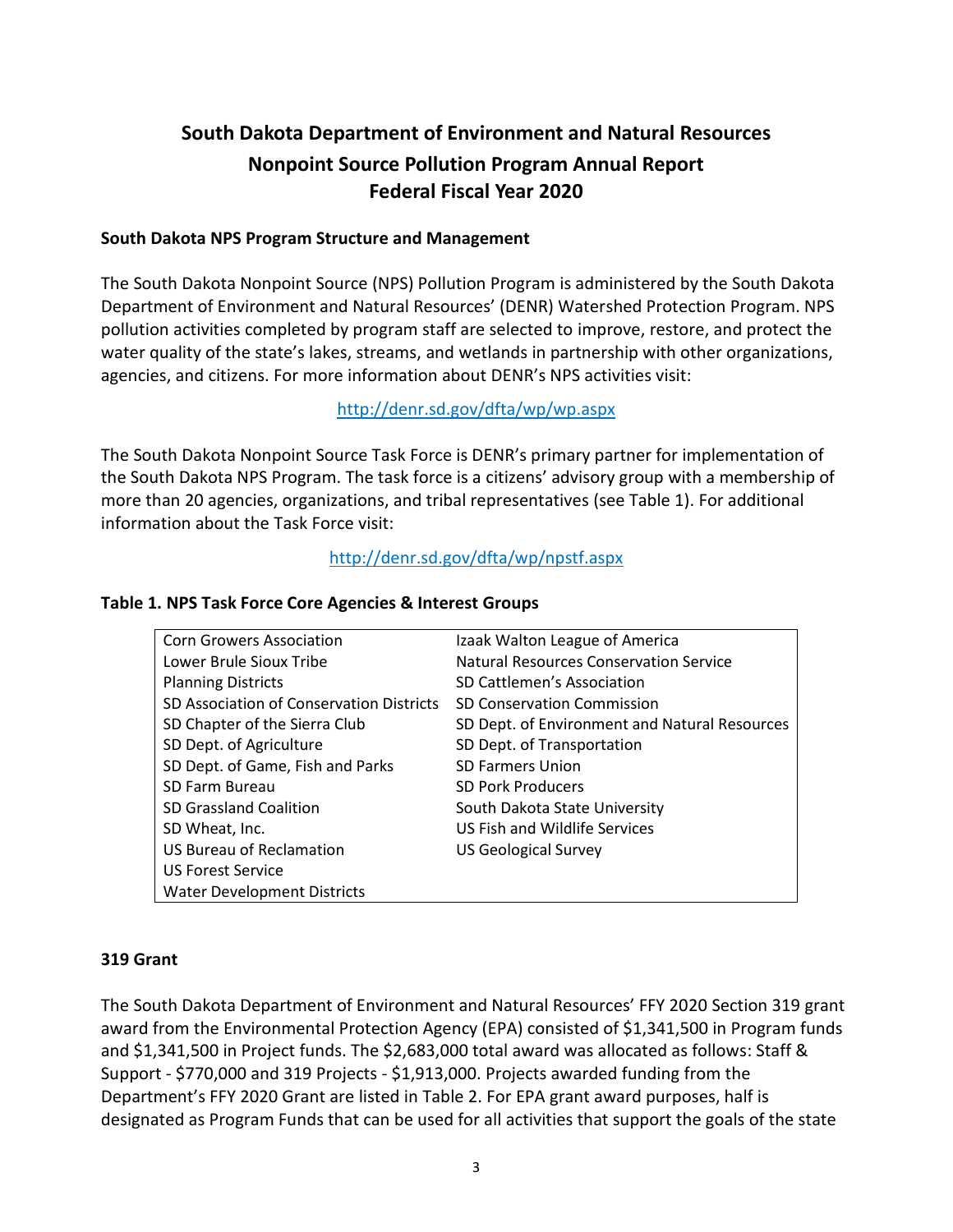NPS Management Plan. The other half is designated as Project Funds that must be spent on watershed projects to restore impaired waters as well as protect unimpaired waters.

The South Dakota Board of Water and Natural Resources awarded \$200,000 in Clean Water State Revolving Fund (CWSRF) Water Quality Grant dollars to supplement the 319 pass-through funds. See Table 8.

| Project                                                 | Grant (\$)  |                |             |
|---------------------------------------------------------|-------------|----------------|-------------|
| <b>Staff &amp; Support</b>                              | Program     | <b>Project</b> | Total       |
| DENR Staffing and Technical Support                     | \$770,000   |                | \$770,000   |
| Implementation                                          |             |                |             |
| Belle Fourche River Watershed - Segment 9 (Amendment)   |             | \$283,000      | \$283,000   |
| Big Sioux River Watershed - Segment 4                   | \$571,500   | \$328,500      | \$900,000   |
| Soil Health Improvement & Planning Project - Segment 2  |             | \$130,000      | \$130,000   |
| South Central Watershed Project - Segment 1 (Amendment) |             | \$400,000      | \$400,000   |
| SD Nonpoint Source I&E Project - Segment 6              |             | \$200,000      | \$200,000   |
| Total 319 Funds                                         | \$1,341,500 | \$1,341,500    | \$2,683,000 |

### **Table 2. FFY 2020 Section 319 Project Awards**

Projects awarded additional Section 319 funding during FFY 2020 using prior year funds reverted from closed watershed projects that did not expend their total grant award are listed in Table 3.

#### **Table 3. Projects Awarded Section 319 Grants from Prior Year Funds**

|                                         |            | 319 Grant |
|-----------------------------------------|------------|-----------|
| <b>Project</b>                          | Grant (\$) | Year      |
| Bacteria in Sediment Project - SDSU     | 1,575.64   | 2015      |
| South Central Watershed Project - JRWDD | 64.777.48  | 2016      |
| Total                                   | 66,353.12  |           |

#### **Active 319 Projects**

A list of Section 319 projects funded by previous grant awards that were open during the FFY 2020 reporting period is provided in Appendix A. Projects are listed by river basin.

## **Completed 319 Projects**

Table 4 contains a list of 319 projects closed during FFY 2020. The status of the final report is listed for each project.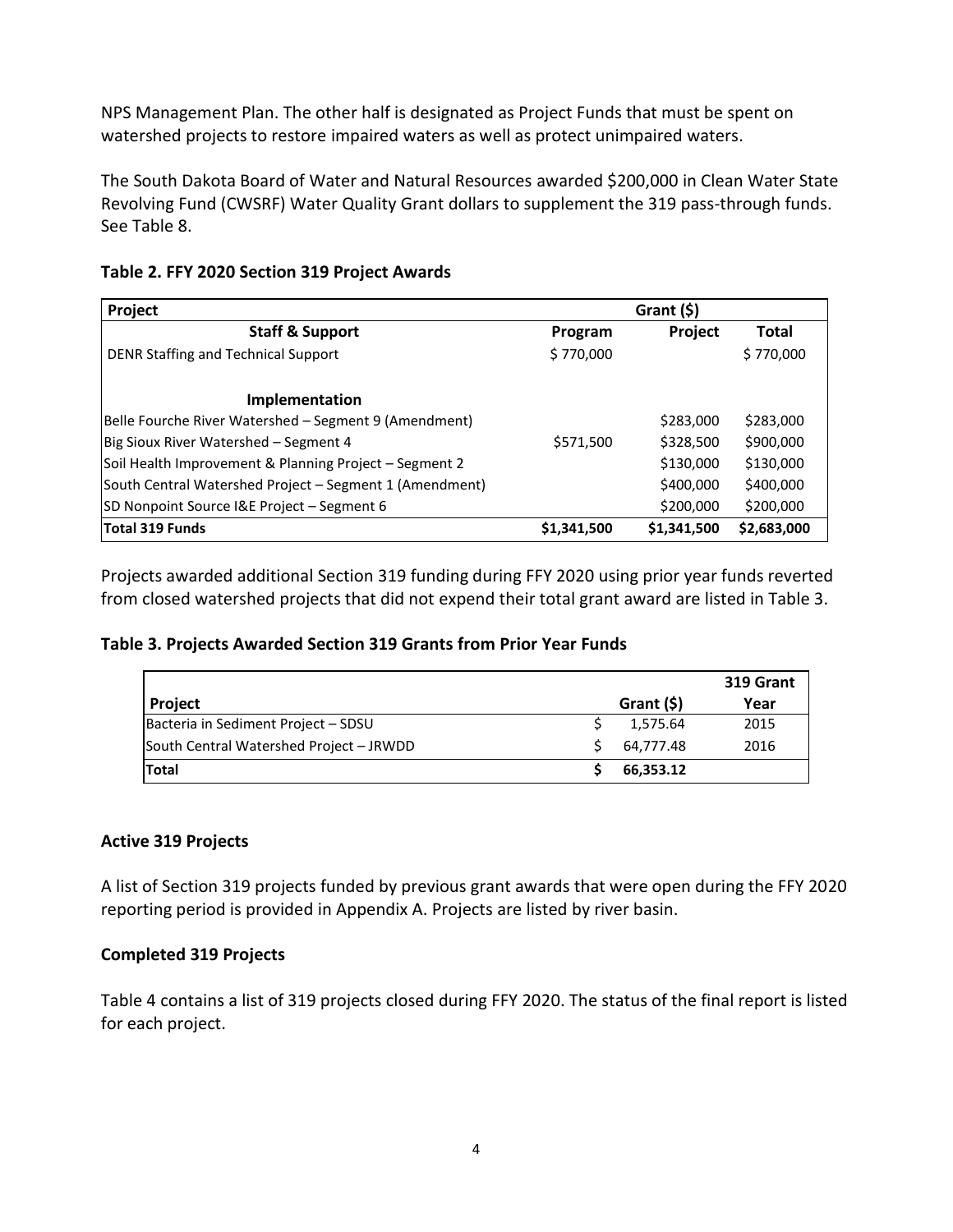## **Table 4. 319 Projects Closed During FFY 2020**

|                                                                 |             | <b>Final Report Status</b> |            |             |            |
|-----------------------------------------------------------------|-------------|----------------------------|------------|-------------|------------|
|                                                                 | In          | <b>In Review</b>           |            | Approved    |            |
| Project                                                         | Preparation | <b>DENR</b>                | <b>EPA</b> | <b>DENR</b> | <b>EPA</b> |
| Bacteria in Sediment Project                                    |             |                            | χ          | x           |            |
| Big Sioux River Watershed Project-Segment 3                     |             |                            | χ          | x           |            |
| <b>Grasslands Management and Planning Project-</b><br>Segment 5 |             |                            | χ          | x           |            |
| Nonpoint Source I&E Project-Segment 5                           |             |                            | x          | x           |            |
| Soil Health Improvement and Planning Project-<br>Segment 1      |             |                            | x          |             |            |

A historical list of Section 319 projects completed by DENR and its project partners is provided in Appendix B. The projects are listed alphabetically by river basin. Unless otherwise indicated, a final report for each project has been filed with EPA, entered in the Grant Reporting and Tracking System (GRTS), and is available from the SD State Library. Several of the reports are also available by visiting:

<http://denr.sd.gov/dfta/wp/wqinfo.aspx>

During 2020, DENR continued activities to close out all 319 grants awarded to the department by their expiration date. The 2016 grant is on target for being completed on time in 2021. See Appendix F for the final FFY 2015 report.

## **604(b) Grant**

South Dakota had three 604(b) grants open during the FFY 2020 reporting period. The Section 604(b) project activities are detailed in Table 5.

| Grant #C6-96854618                          |             |               |  |
|---------------------------------------------|-------------|---------------|--|
| 1-Oct-18 through 30-Sep-2020                |             |               |  |
| Project                                     | Grant (\$)  | <b>Status</b> |  |
| South Central WQ Monitoring Project         | \$79,785.12 | On Schedule   |  |
| <b>SDACD Water Quality Planning Project</b> | \$9,046.25  | Completed     |  |
| DENR Time/Travel/Contractual/Water Samples  | \$11,168.63 | Completed     |  |
|                                             | \$100,000   |               |  |
|                                             |             |               |  |
| Grant #C6-96854619                          |             |               |  |
| 1-Oct-19 through 30-Sep-2021                |             |               |  |
| Project                                     | Grant (\$)  | <b>Status</b> |  |
| <b>Rotating Basins Project</b>              | \$76,800.00 | On Schedule   |  |
| DENR Time/Travel/Contractual/Water Samples  | \$23,200.00 | On Schedule   |  |
|                                             | \$100,000   |               |  |
|                                             |             |               |  |
|                                             |             |               |  |

## **Table 5. 604(b) Projects Active in FFY 2020**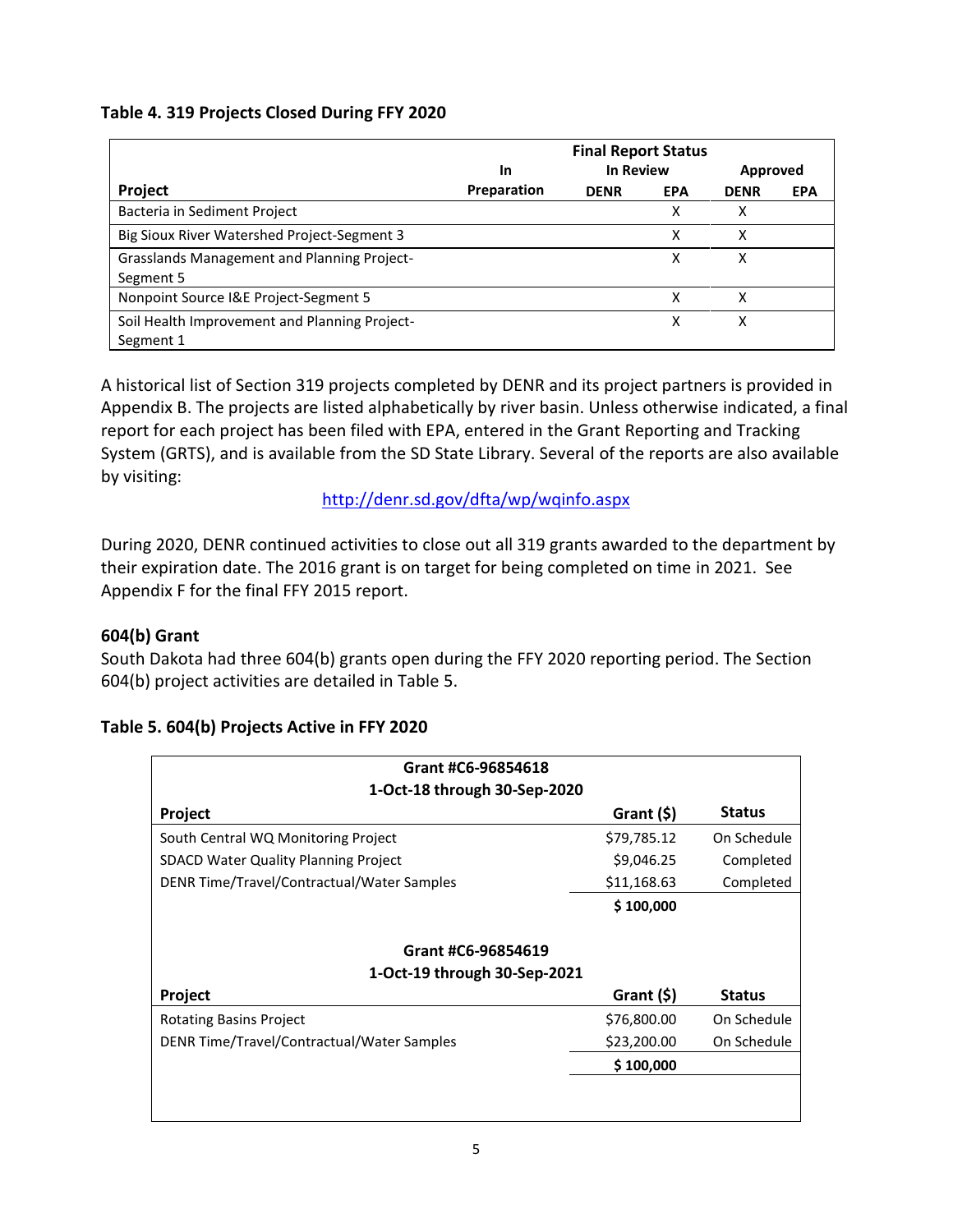| Grant #C6-96854620                             |               |               |  |
|------------------------------------------------|---------------|---------------|--|
| 1-Oct-20 through 30-Sep-2022                   |               |               |  |
| Project                                        | Grant $($ \$) | <b>Status</b> |  |
| <b>Rotating Basins Project</b>                 | \$60,000.00   | On Schedule   |  |
| South Central Water Quality Monitoring Project | \$20,000.00   | On Schedule   |  |
| DENR Time/Travel/Contractual/Water Samples     | \$20,000.00   | On Schedule   |  |
|                                                | \$100,000     |               |  |
|                                                |               |               |  |

A historical listing of completed 604(b) projects is provided in Appendix C.

## **Section 106 Categorical Grant**

South Dakota had three 106 Supplemental Categorical grants open during the FFY 2020 reporting period. The Section 106 project activities are detailed in Table 6.

## **Table 6. Section 106 Categorical Grant Activities**

| Grant #I-96843218-1                                                |               |
|--------------------------------------------------------------------|---------------|
| 1-Oct-17 through 31-Oct-21                                         |               |
| Project                                                            | Grant (\$)    |
| NRSA, Statewide Probabilistic Stream Survey and Reference Site     |               |
| Development                                                        | \$414,820     |
| Statewide Lakes Monitoring and Assessment                          | \$55,000      |
| Use Attainability Analysis                                         | \$24,000      |
| <b>USGS Gaging Station Water Use Agreement</b>                     | \$48,800      |
| Rotating Basin Monitoring Strategy and TMDL Development            | \$140,560     |
|                                                                    | \$683,180     |
| Grant #I-96858801-0                                                |               |
| 1-Oct-19 through 30-Sep-22                                         |               |
| Project                                                            | Grant (\$)    |
| DENR Reference Site Development                                    | \$50,000      |
| <b>Statewide Lakes Monitoring and Assessment</b>                   | \$27,265      |
| <b>Use Attainability Analysis</b>                                  | \$19,000      |
| USGS Gaging Station Water Use Agreement and Stream Flow Monitoring | \$55,000      |
|                                                                    | \$151,265     |
|                                                                    |               |
| Grant #I-96858801-1                                                |               |
| 1-Oct-19 through 30-Sep-24                                         |               |
| Project                                                            | Grant $($ \$) |
| DENR Reference Site Development                                    | \$55,000      |
| Statewide Lakes Monitoring and Assessment                          | \$40,000      |
| Use Attainability Analysis                                         | \$20,000      |
| <b>Statewide Streamflow Monitoring Network</b>                     | \$26,755      |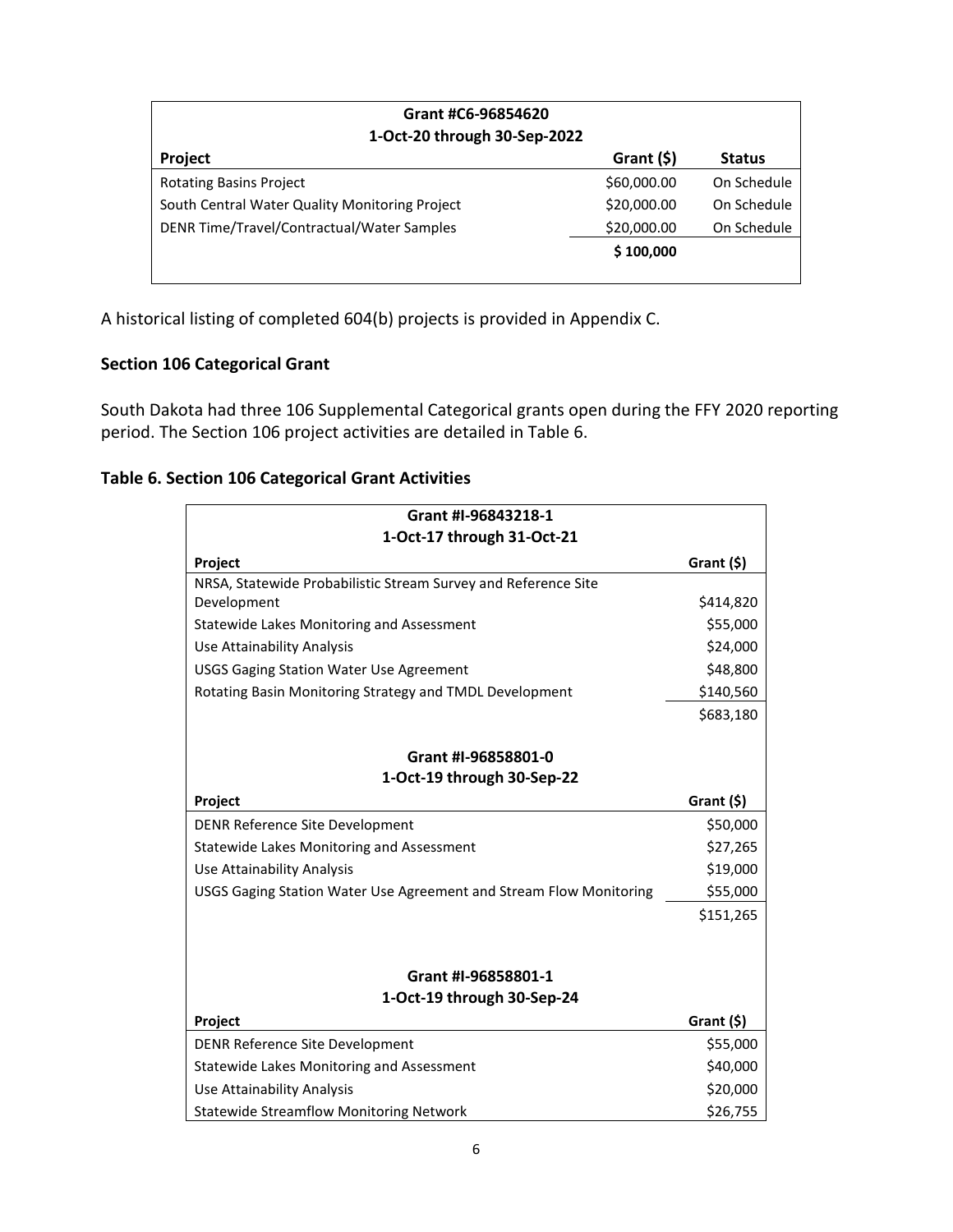| Rotating Basins Project – Big Sioux River Assessment | \$20,000  |
|------------------------------------------------------|-----------|
|                                                      | \$161.755 |

A historical listing of completed Section 106 projects is provided in Appendix D.

## **Grants Reporting and Tracking System**

South Dakota enters 319 project information into the EPA Grants Reporting and Tracking System (GRTS) database. The GRTS database contains information about project funding, goals, and tasks. DENR entered annual evaluations for all projects active in FFY 2020. The reports detail project activities and progress for the period October 1, 2019 through September 30, 2020. The GRTS database can be accessed at:

[https://ofmpub.epa.gov/apex/grts/f?p=109:1:3697814748928:](https://ofmpub.epa.gov/apex/grts/f?p=109:1:3697814748928)::::

## **Staff**

During the reporting period, the Watershed Protection Program was authorized 13 full-time equivalents (FTE). Included in the number were 11 environmental scientists, one natural resource engineer and one program administrator. Visit the Watershed Protection website for contact information, areas of program responsibility, and information about staff and support program goals.

## <http://denr.sd.gov/dfta/wp/staff.aspx>

Watershed staff provided funded projects with technical assistance and project oversight through onsite and electronic means during FFY 2020. They also assisted prospective project partners with the preparation of project proposals and implementation plans. In FFY 2020, staff initiated eight contracts obligating \$2,013,000 in federal funds (319, 106, & 604(b)) and processed 36 payment requests for federal funds totaling \$1,162,578; initiated six contracts obligating \$1,345,600 in state funds (Consolidated Water Facilities Construction Program grants and Clean Water State Revolving Fund program NPS Incentive loans and Water Quality grants) and processed 26 payment requests from these sources totaling \$1,101,447.03.

## **Training & Support**

Training was provided for department program staff, local watershed implementation and assessment project staff, and stakeholder groups. This training consisted of onsite project assistance, specialized training for monitoring and assessment, and training videos created because of the COVID-19 pandemic.

In addition to the training opportunities provided with direct involvement by the department, training is provided by 319 implementation project sponsors. Examples of training opportunities would be volunteer water quality monitoring, implementation tours and workshops, soil health demonstrations, and nutrient management workshops.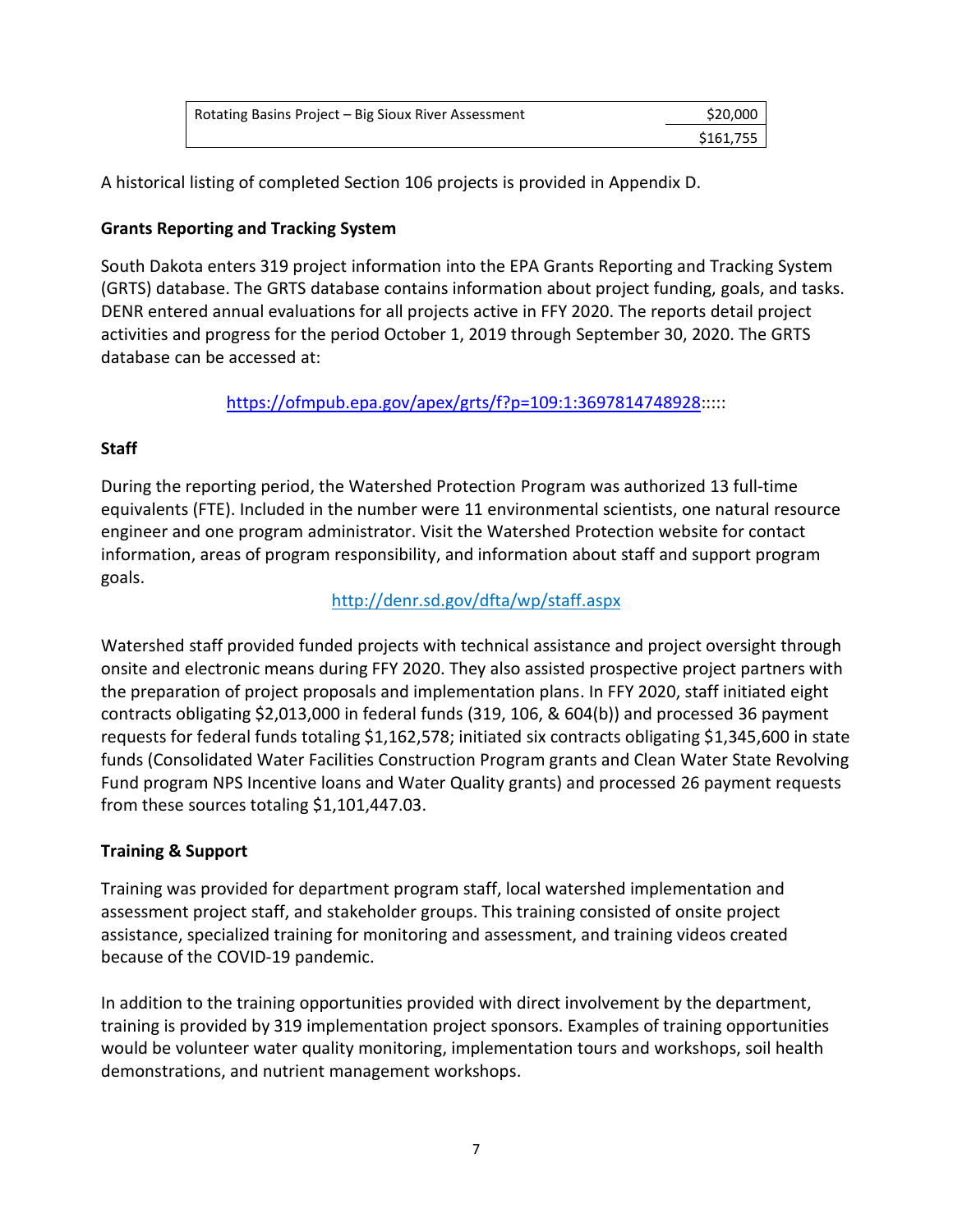## **Project Guidance & Oversight**

Watershed Protection Program staff provided project management assistance to project sponsors during all phases of project development, implementation, and evaluation. The project guidance information and other documents are available at:

## <http://denr.sd.gov/dfta/wp/319.aspx>

Program project officers are encouraged to conduct onsite visits to each assigned project annually. During FFY 2020, the reviews resulted in the revision of several project implementation plans and budgets.

## **Information and Education**

Since 2003, the NPS Information and Education (I & E) Program has been outsourced to the South Dakota Discovery Center. The Discovery Center was awarded an initial \$200,000 I&E grant in FFY 2004. During the FFY 2007 through 2019 time period, the Discovery Center was awarded an additional \$1,190,700 to continue the I&E program. In FFY 2020, the Discovery Center was awarded \$304,000 (\$200,000 of 319 funds and \$100,000 CWSRF Water Quality Grants) for SD Nonpoint Source Information and Education Project Segment 6. DENR maintains a close working relationship with the Discovery Center to ensure program milestones are met and to ensure that the program is widely advertised.

Information activities share information with the general public. Some of these activities are onetime projects such as the media campaign on pet waste or the planning for urban watersheds planned in previous segments. Other ongoing activities include volunteer monitoring, conference support, and the minigrants program.

The minigrant process awards small grants to local, regional, and state projects that promote watershed education. Ten to twelve minigrants are awarded typically during each project segment.

Education activities include educator trainings, Project WET, Water Festivals, Envirothon, and youth and student outreach activities. The South Dakota Envirothon project builds natural resources literacy through a hands-on, environmental education program and team competition for high school students. Three teams competed in 2013, four in 2014, 5 in 2016, 7 in 2017, 12 in 2018 and 7 in 2019. No event was held in 2015. No event was held in 2020 due to the COVID-19 pandemic.

Since 1992, South Dakota Water Festivals have delivered a strong water conservation message to an increasing number of fourth graders. More than 4,500 students and 240 teachers are served by 140 volunteers at Water Festivals each year.

## **Financial and Technical Assistance Provided by Project Partners**

While financial and technical assistance received from the Environmental Protection Agency provide the base for the South Dakota NPS Program, the resources available from public and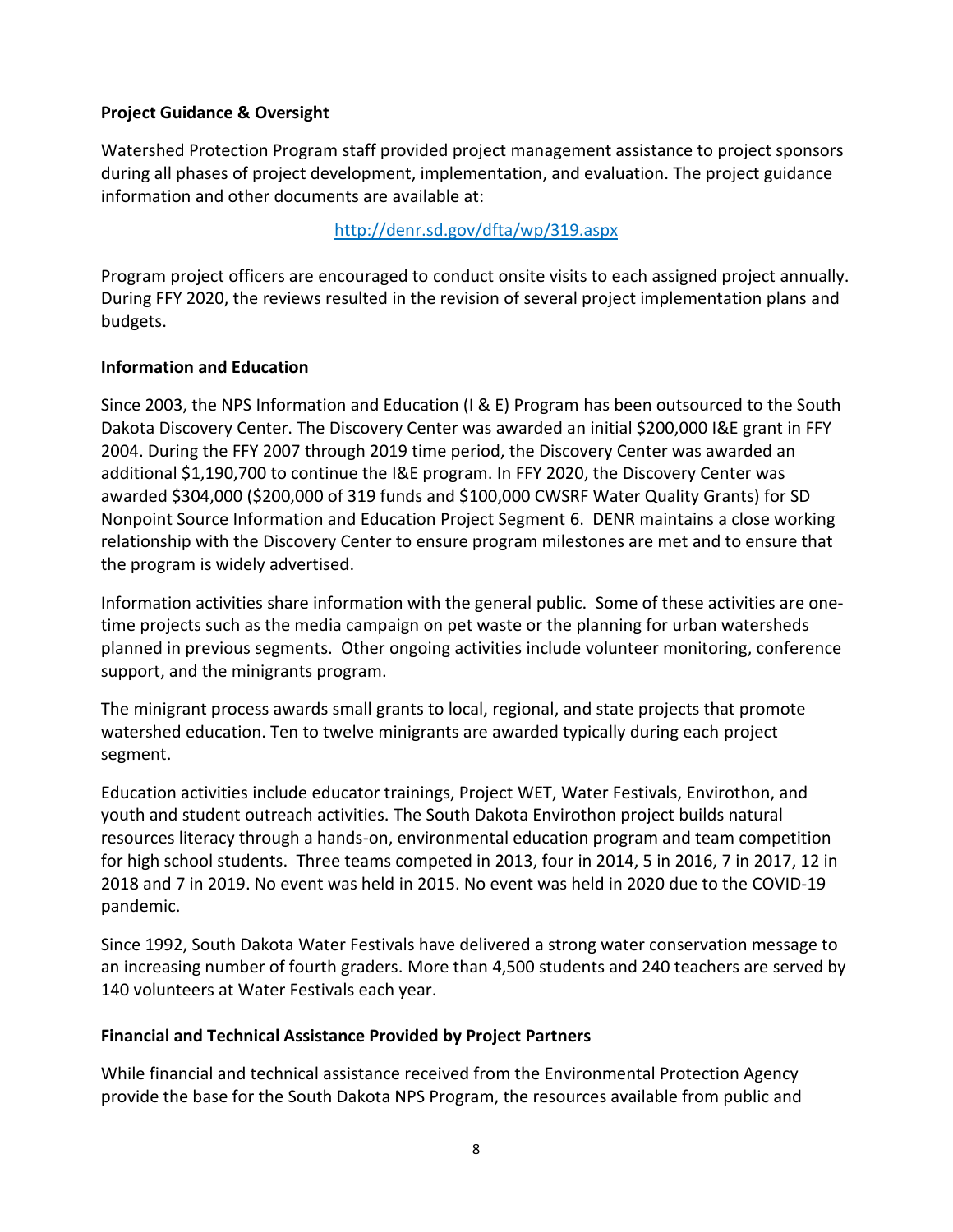private program partners are integral components of many program activities. Selected partnerships active during the past year are summarized below. For additional information about these and other program partnerships, consult the *South Dakota Watershed Project Funding and Technical Assistance Guide.* An electronic copy of the guide is available by visiting:

## <http://denr.sd.gov/dfta/wp/documents/NPSFundingTechnicalAssistanceGuide.pdf>

## **USDA Natural Resources Conservation Service and Farm Service Agency**

The USDA Natural Resources Conservation Service (NRCS) and Farm Service Agency (FSA) are active project partners in nearly all phases of the NPS Program.

The National Water Quality Initiative (NWQI) was initiated in FFY 2012. The goal is to remove streams and other waterbodies from the State's 303(d) list from threatened status or from contributing to impairments. NWQI will assist producers to address high-priority water resource concerns in small watersheds. The State partnership selected four 12-digit Hydrologic Units in the Skunk Creek watershed, which drains to the Big Sioux River. The significance of this tributary is that it contributes pollutants that affect the city of Sioux Falls' ability to meet water quality standards for the portion of the Big Sioux River that flows through the city. During 2014, an instream monitoring project was initiated to determine progress toward Skunk Creek meeting its assigned beneficial uses, and that progress is still moving forward today. Skunk Creek was delisted for total suspended solids (TSS) from the State's 303(d) list in the 2018 Integrated Report. A nonpoint source pollution Success Story was finalized for Skunk Creek TSS in 2019.

In FFY 2017, DENR and NRCS agreed to discontinue work in two NWQI watersheds in the Skunk Creek watershed and identified three NWQI watersheds in the Firesteel Creek watershed. These watersheds are Storia, West Fork Firesteel Creek, and Lower West Fork Firesteel Creek. Firesteel Creek is a tributary to the James River and is impaired for bacteria and TSS. In-stream monitoring on Firesteel Creek began in 2016, and planning and implementation are currently ongoing in the three Firesteel Creek NWQI watersheds.

## **US Geologic Survey**

The US Geologic Survey provides technical assistance to several South Dakota nonpoint source assessment and implementation projects. The US Geological Survey also provides water quality and water quantity data to help DENR develop and implement TMDLs. The survey is also an active participant in planning and conducting the Western South Dakota Hydrology Conference.

#### **US Fish and Wildlife Service**

The US Fish and Wildlife Service (USFWS) provides technical and financial assistance to watershed projects for Best Management Practice (BMP) installation. This assistance centers primarily on cost share for practices related to managed grazing systems and wetland habitat development. The main USFWS programs providing funds for BMPs are Partners for Fish and Wildlife Program and North American Wetland Conservation Act. Commonly cost shared BMPs include grass seeding, cross fencing, multiple purpose ponds, and riparian exclusion fencing.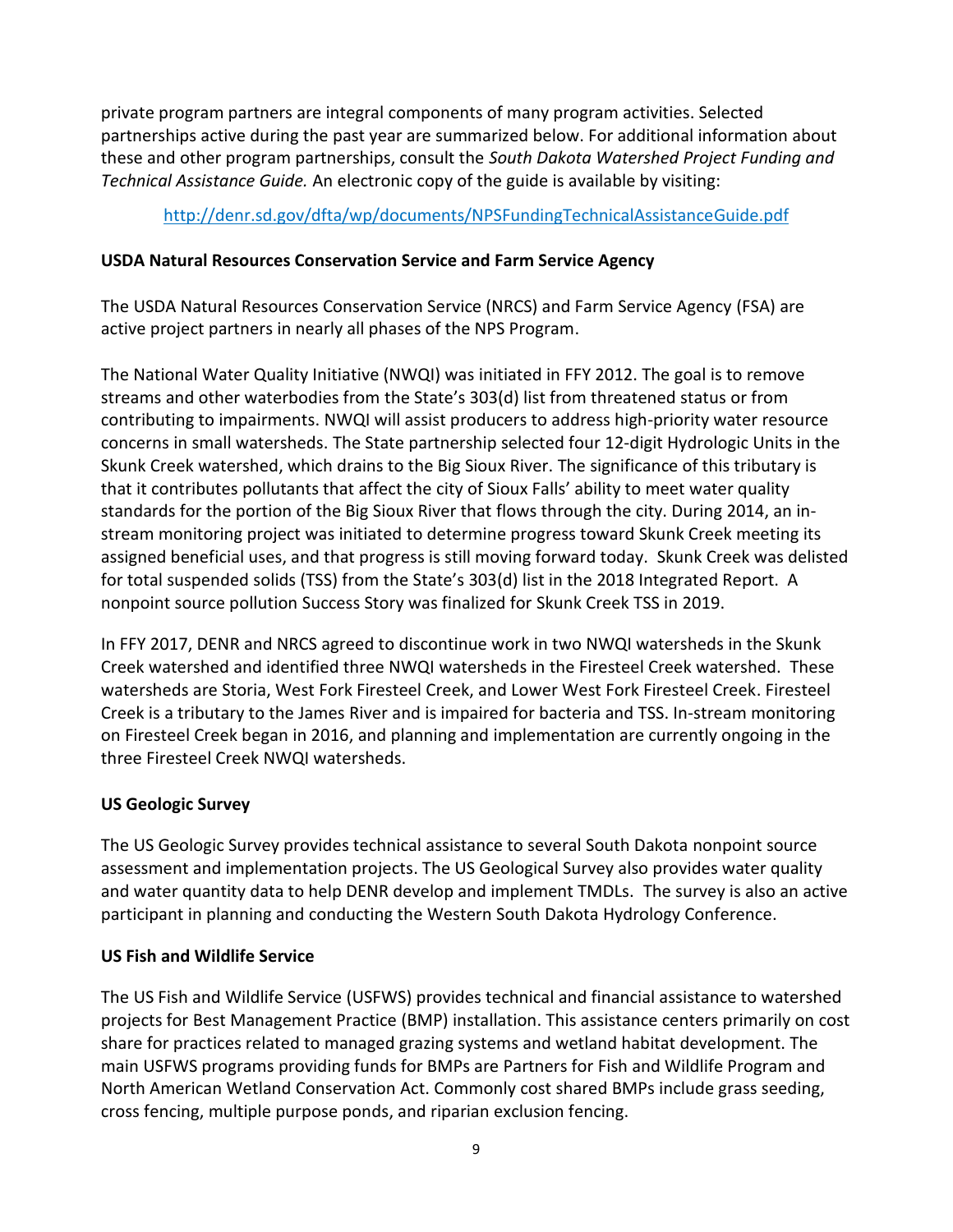## **South Dakota Board of Water and Natural Resources Grant Assistance**

The Consolidated Water Facilities Construction Program (CWFCP) is administered by the South Dakota Board of Water and Natural Resources (BWNR). The program provides state grants and low-interest loans for projects on the State Water Facilities Plan. NPS structural and construction BMPs, such as animal waste management systems (AWMS) and shoreline stabilization, are eligible for cost share funds through the program. Projects awarded Consolidated Water Facilities Construction Program funds during the reporting period are listed in Table 8.

The BWNR also provides Water Quality grant assistance to watershed projects from the Clean Water State Revolving Fund (CWSRF) administrative surcharge fees. Projects awarded Water Quality grants during the reporting period are listed in Table 8.

#### **Table 8. FFY 2020 State Grants**

| Project                                                | <b>Funding Source</b> |              | Grant Award (\$) |
|--------------------------------------------------------|-----------------------|--------------|------------------|
| Soil Health Improvement and Planning Project-Segment 2 | <b>CWSRF WQ Grant</b> |              | \$100,000        |
| SD NPS Information & Education Project - Segment 6     | <b>CWSRF WQ Grant</b> |              | \$100,000        |
|                                                        |                       | <b>Total</b> | \$200,000        |

#### **South Dakota Clean Water State Revolving Fund (NPS Incentive Loan Program)**

The South Dakota Board of Water and Natural Resources administers the state's Clean Water State Revolving Fund (CWSRF) loan program. During 2004, the board established a nonpoint source incentive rate for nonpoint source projects. Projects for traditional wastewater or storm water that include a nonpoint source component are eligible for the nonpoint source interest rate. The annual principal and interest payment is calculated for a loan at the current base SRF interest rate of 2 percent for loans with a term of 10 years or less, 2.25 percent for loans with a term of 11 to 20 years, and 2.5 percent for loans with a term greater than 20 years. Using the lower incentive interest rates of 1 percent, 1.25 percent, and 1.5 percent, respectively, a loan is sized using the annual payment previously calculated. The difference in the two loan principal amounts is the amount of funding available for the NPS component of the project.

Since its inception, six NPS project sponsors have accessed NPS incentive program rate financing. In FFY 2020, four new CWSRF NPS Incentive Loans were awarded. The NPS projects and loan amounts are shown in Table 9.

#### **Table 9. CWSRF NPS Loans**

| Project                                   | <b>Municipality</b> | <b>SRF Loan</b> |
|-------------------------------------------|---------------------|-----------------|
| <b>FFY 2005</b>                           |                     |                 |
| Brown County Water Quality Improvement    | City of Aberdeen    | \$1,156,259     |
| Central Big Sioux Watershed - Segment 1   | City of Sioux Falls | \$4,374,985     |
| <b>FFY 2006</b>                           |                     |                 |
| Upper Big Sioux River Watershed-Segment 4 | City of Watertown   | 113,985         |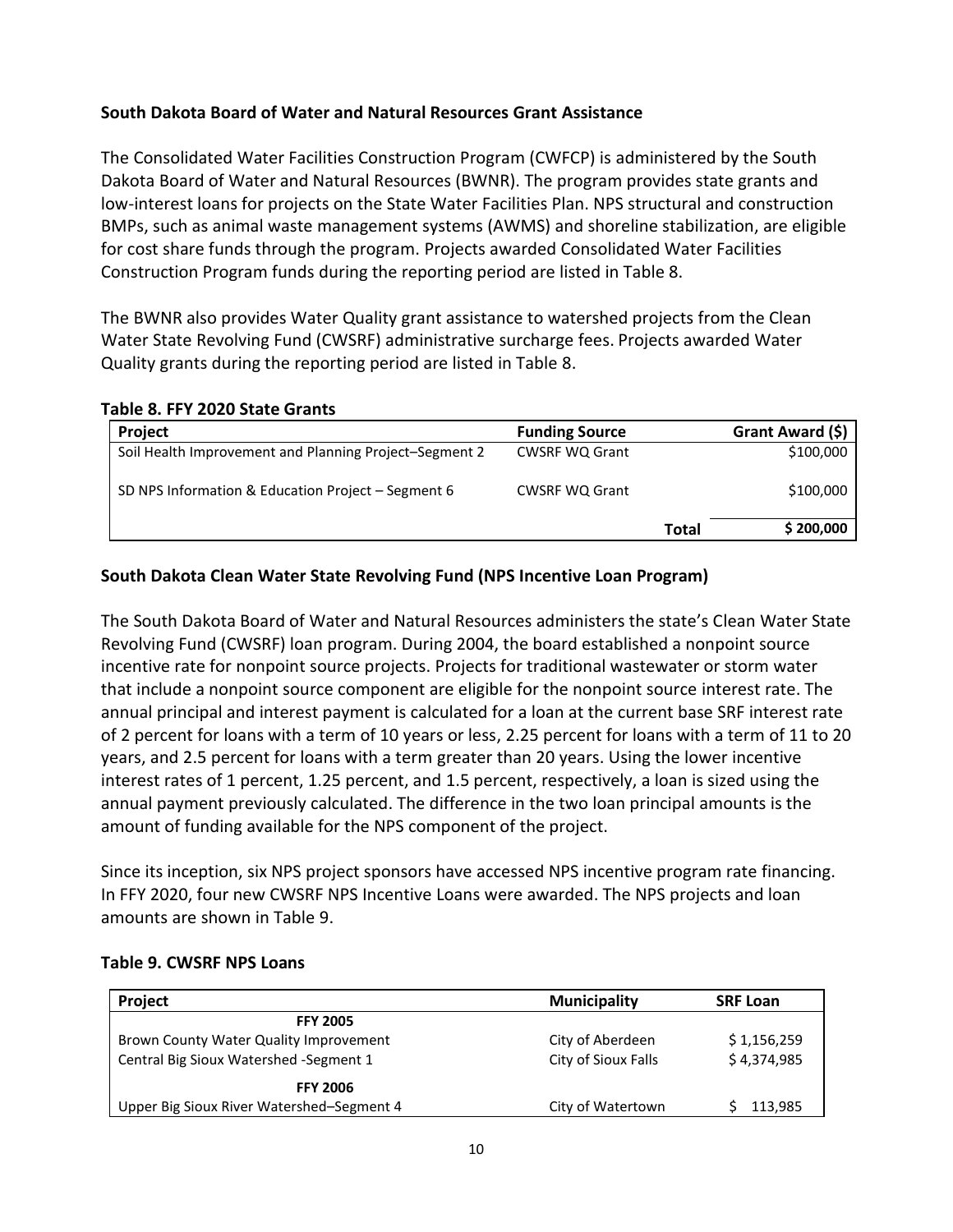| <b>FFY 2007</b><br>Upper Big Sioux River Watershed-Segment 5                                             | City of Watertown                                    |              | 139,952<br>Ś.                |
|----------------------------------------------------------------------------------------------------------|------------------------------------------------------|--------------|------------------------------|
|                                                                                                          |                                                      |              |                              |
| <b>FFY 2009</b><br>Firesteel Creek / Lake Mitchell Watershed                                             | City of Mitchell                                     |              | \$148,523                    |
| <b>FFY 2011</b><br>Central Big Sioux Watershed-Segment 2<br>Belle Fourche River Implementation-Segment 5 | City of Sioux Falls<br><b>BF Irrigation District</b> |              | \$1,901,014<br>200,000<br>Ś. |
|                                                                                                          |                                                      |              |                              |
| <b>FFY 2015</b><br>Central Big Sioux Watershed-Segment 3                                                 | City of Sioux Falls                                  |              | \$1,839,457                  |
| <b>FFY 2016</b>                                                                                          |                                                      |              |                              |
| Central Big Sioux Watershed-Segment 3                                                                    | City of Sioux Falls                                  |              | \$449,000                    |
| <b>FFY 2017</b>                                                                                          |                                                      |              |                              |
| <b>Big Sioux River Watershed</b>                                                                         | City of Sioux Falls                                  |              | \$559,125                    |
| <b>FFY 2018</b>                                                                                          |                                                      |              |                              |
| <b>Big Sioux River Watershed</b>                                                                         | City of Dell Rapids                                  |              | \$337,700                    |
| South Central Watershed                                                                                  | City of Mitchell                                     |              | \$682,000                    |
| <b>Big Sioux River Watershed</b>                                                                         | City of Sioux Falls                                  |              | \$429,000                    |
| <b>FFY 2019</b>                                                                                          |                                                      |              |                              |
| South Central Watershed*                                                                                 | City of Mitchell                                     |              | \$98,750                     |
| South Central Watershed                                                                                  | City of Mitchell                                     |              | \$356,000                    |
| <b>Big Sioux River Watershed</b>                                                                         | City of Sioux Falls                                  |              | \$2,408,800                  |
| <b>FFY 2020</b>                                                                                          |                                                      |              |                              |
| <b>Big Sioux River Watershed</b>                                                                         | City of Dell Rapids                                  |              | \$213,500                    |
| Firesteel Creek Watershed Restoration**                                                                  | City of Mitchell                                     |              | \$311,700                    |
| Firesteel Creek Watershed Restoration**                                                                  | City of Mitchell                                     |              | \$163,000                    |
| <b>Big Sioux River Watershed</b>                                                                         | City of Sioux Falls                                  |              | \$457,400                    |
| *Amendment to prior year CWSRF award                                                                     |                                                      |              |                              |
| ** Firesteel Creek is within the South Central Watershed Project                                         |                                                      |              |                              |
|                                                                                                          |                                                      | <b>Total</b> | \$16,340,150                 |

#### **South Dakota Department of Agriculture**

The South Dakota Department of Agriculture (SDDA) provides state funds to conservation districts for the installation of conservation BMPs through the Conservation Grants Program. During this reporting period, SDDA awarded \$500,000 to conservation district projects. Many of these projects include NPS-related activities.

South Dakota Department of Environment & Natural Resources, Game, Fish & Parks, and Agriculture worked together to develop the Habitat Pays website. The Habitat Pays website focuses on compiling habitat and conservation funding programs and assistance from federal and state agencies. The information is easily accessible to South Dakota landowners and the general public with interest in creating wildlife habitat and improving water quality. For more information visit:

<http://habitat.sd.gov/>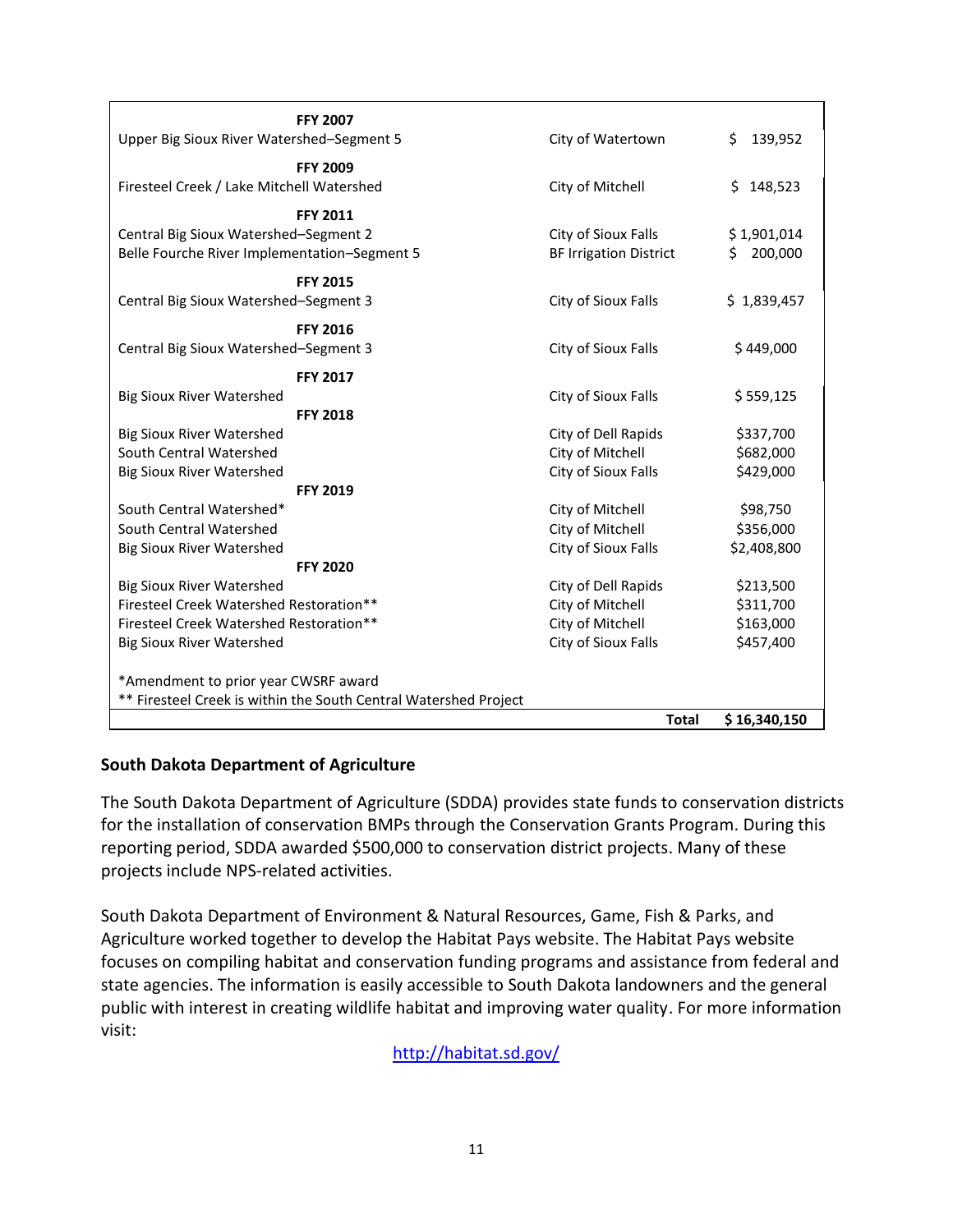## **South Dakota Department of Game, Fish, and Parks (GFP)**

The South Dakota Department of Game, Fish, and Parks (GFP) assistance programs accessed by projects are like those offered by the USFWS and center mainly on managed grazing and wetlands. For a description of the programs and practices cost shared visit:

## <http://gfp.sd.gov/wildlife/private-land/default.aspx>

#### **319 Grant Match**

Nonfederal match of 40 percent of project expenditures is required for Section 319 grants. South Dakota takes a conservative approach to approving nonfederal match submitted by its project partners. As much of the match comes from the construction and implementation of BMPs, a large proportion of the match requirement for many projects is documented during the later phases of a project. See Appendix E for a summary of nonfederal match documented for each of the department's 319 grants.

### **Water Quality Improvements**

The South Dakota NPS Program considers quantification of load reductions and resultant water quality improvements essential to evaluating project goal attainment and reaching the TMDLs established for priority waterbodies. The quantification process uses a combination of modeling and water quality sample results. Commonly used models include Revised Universal Soil Loss Equation (RUSLE 2), Annualized Agricultural Nonpoint Source (AnnAGNPS), and Spreadsheet Tool for the Estimation of Pollutant Load (STEPL). In FFY 2007, DENR adopted STEPL as the primary load reduction estimation model for reporting annual and cumulative load reductions in GRTS.

Annual load reductions/water quality improvements documented are entered in GRTS. Load reductions for waterbodies located in project areas during FFY 2020 were 82,898 pounds of nitrogen, 15,645 pounds of phosphorous and 3,006 tons of sediment.

| <b>Project Name</b>                                     | <b>Nitrogen</b><br>(lbs. per<br>year) | <b>Phosphorus</b><br>(Ibs. per year) | <b>Sediment</b><br>(tons per<br>year) |
|---------------------------------------------------------|---------------------------------------|--------------------------------------|---------------------------------------|
| Bacteria in Sediment Transport Project                  | 0                                     | 0                                    | 0                                     |
| Belle Fourche River Watershed Implementation-Segment 9  | 2,600                                 | 371                                  | 472                                   |
| Big Sioux River Watershed Implementation-Segment 3      | 4,902                                 | 899                                  | 149                                   |
| <b>Grassland Management and Planning-Segment 5</b>      | 14,064                                | 1,646                                | 933                                   |
| Northeast Glacial Lakes Watershed Implementation-Seg. 4 | 1,649                                 | 463                                  | 230                                   |
| Soil Health Improvement & Planning Project              | 2,966                                 | 930                                  | 633                                   |
| South Central Watershed Implementation-Segment 1        | 56,605                                | 11,302                               | 549                                   |
| SD NPS Information & Education Project-Segment 4        | 0                                     | 0                                    | 0                                     |
| Upper Big Sioux River Watershed Implementation-Seg. 7   | 112                                   | 34                                   | 40                                    |
| <b>Totals</b>                                           | 82,898                                | 15,645                               | 3,006                                 |

#### **Table 10. STEPL Load Reductions for Projects during FFY 2020**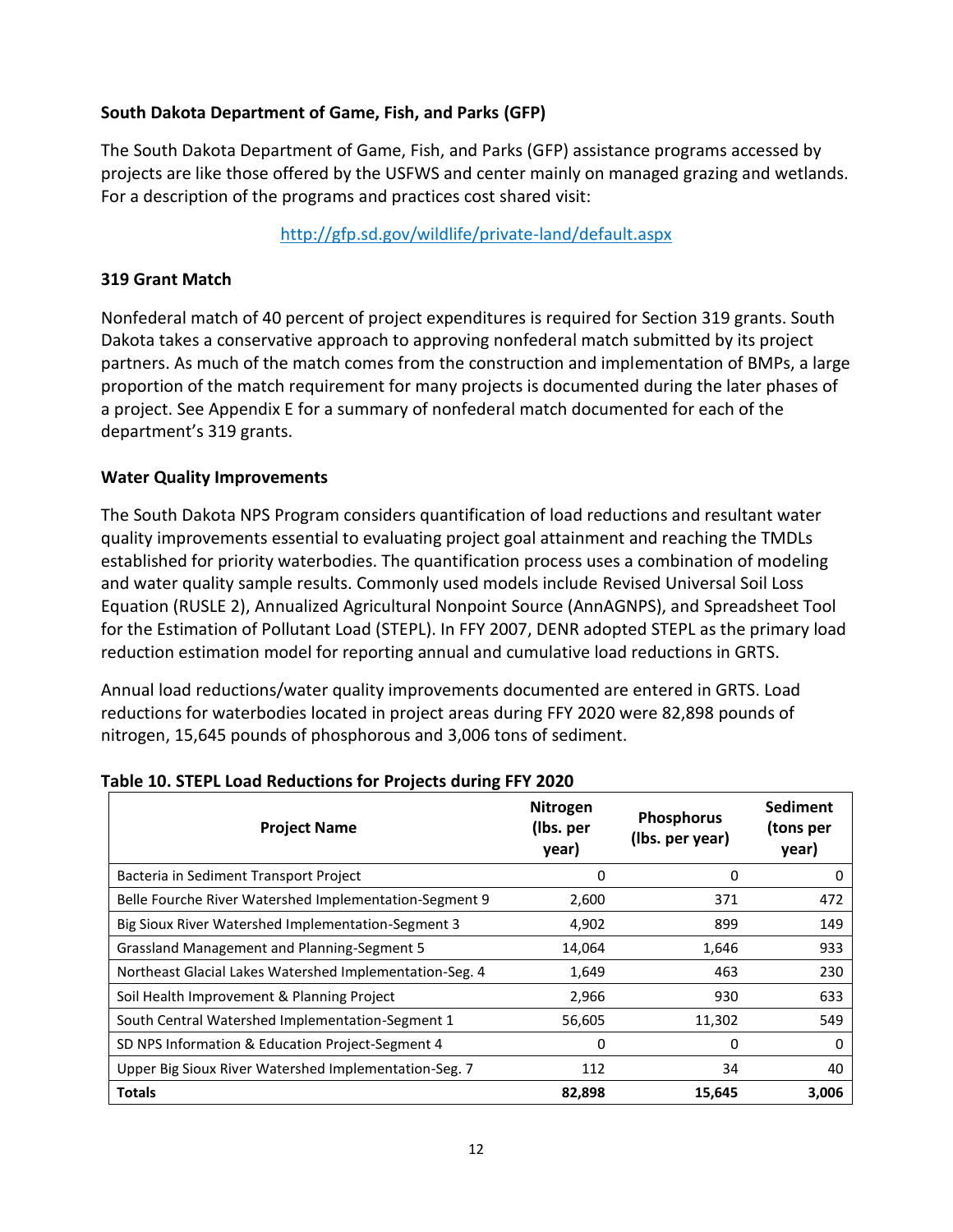## Appendix A

## **Open NPS Projects Funded by Previous Section 319 Grants by River Basin**

| <b>River Basin</b>                   | Project                                                  |
|--------------------------------------|----------------------------------------------------------|
| <b>Bad River</b>                     | None                                                     |
| <b>Belle Fourche River</b>           | Belle Fourche River Watershed Management-Segment 9       |
| <b>Big Sioux River</b>               | Big Sioux River Watershed Implementation-Segment 3       |
|                                      | Big Sioux River Watershed Implementation-Segment 4       |
|                                      | NE Glacial Lakes Watershed Improvement-Segment 4         |
|                                      | Upper Big Sioux River Implementation-Segment 7           |
|                                      | Bacteria in Sediment Transport Project                   |
| <b>Cheyenne River</b>                | None                                                     |
| <b>Grand River</b>                   | None                                                     |
| <b>James River</b>                   | South Central Watershed Implementation Project-Segment 1 |
|                                      | NE Glacial Lakes Watershed Improvement-Segment 4         |
| <b>Minnesota River</b>               | NE Glacial Lakes Project-Segment 4                       |
| <b>Missouri River</b>                | South Central Watershed Implementation Project-Segment 1 |
| <b>Red River</b>                     | None                                                     |
| <b>Vermillion River</b>              | South Central Watershed Implementation Project-Segment 1 |
| <b>White River</b>                   | None                                                     |
| <b>Statewide / Regional Projects</b> | Grassland Management & Planning-Segment 5                |
|                                      | SD NPS Information & Education Partnership-Segment 5     |
|                                      | SD NPS Information & Education Partnership-Segment 6     |
|                                      | Soil Health Management and Planning-Segment 1            |
|                                      | Soil Health Management and Planning-Segment 2            |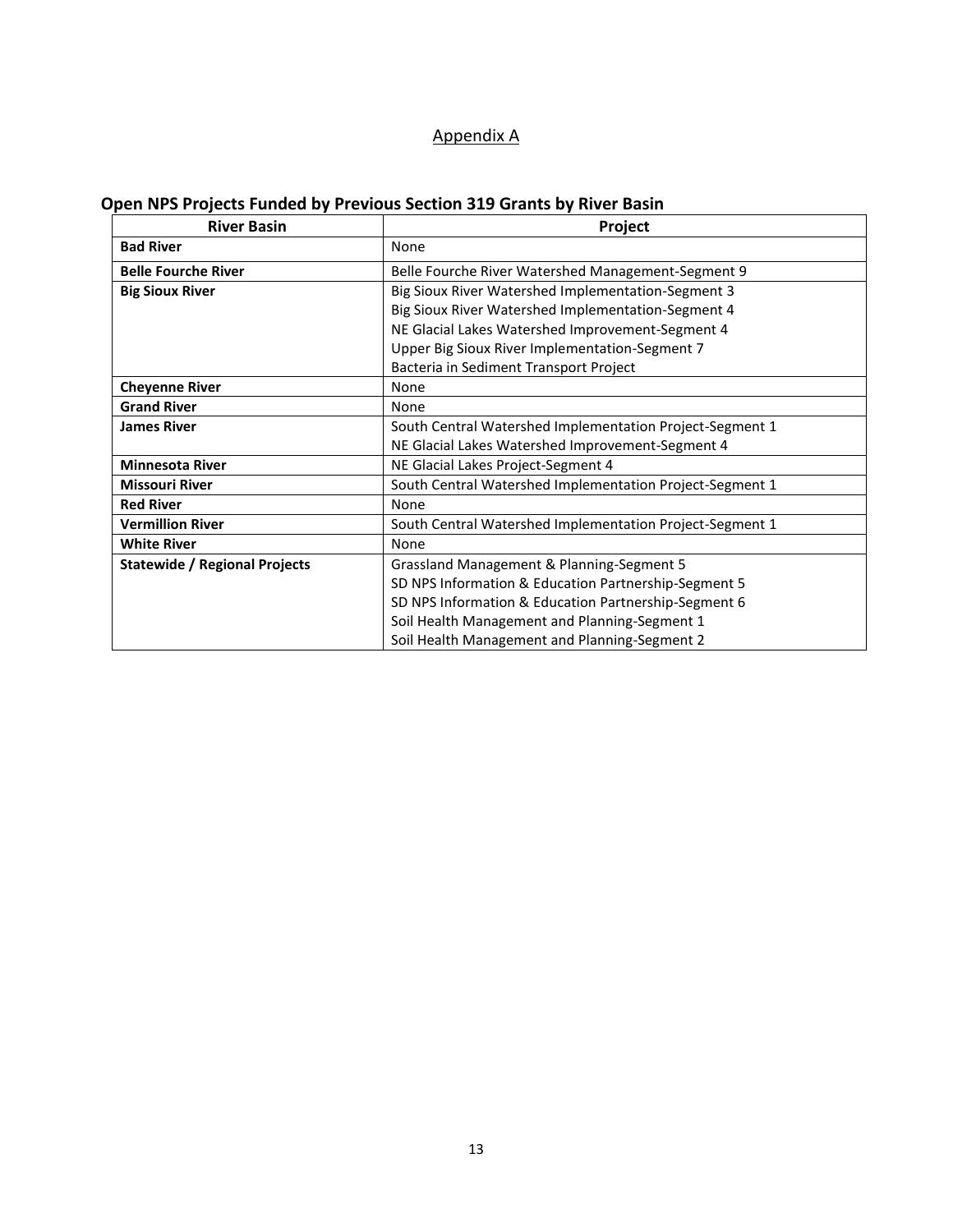# Appendix B

# **Completed Section 319 Projects by River Basin**

| <b>Bad River</b><br>Bad River Water Quality Project-Phase II<br>Bad River Water Quality Project-Phase III<br>Hayes and Waggoner Lakes TMDL<br><b>Upper Bad River Demonstration</b><br><b>Belle Fourche River</b><br>Bear Butte Creek Riparian Demonstration<br>Belle Fourche River Assessment<br>Belle Fourche River Watershed Management Plan-Segments 1, 2, 3, 4, 5, 6, 7,<br>and 8<br><b>Big Sioux River</b><br><b>Bachelor Creek Assessment</b><br>Bachelor Creek Hydrologic Unit<br><b>Big Sioux Bank Stability</b><br>Big Sioux TMDL Through Sioux Falls<br><b>Big Sioux Well Head Protection</b><br>Blue Dog Lake Assessment<br>Blue Dog Lake Watershed Improvement<br>Central Big Sioux River Implementation-Segment 1, 2, & 3<br>Central Big Sioux River (Interim) Project<br>Deuel County Lakes Implementation<br>Enemy Swim Lake Implementation |
|------------------------------------------------------------------------------------------------------------------------------------------------------------------------------------------------------------------------------------------------------------------------------------------------------------------------------------------------------------------------------------------------------------------------------------------------------------------------------------------------------------------------------------------------------------------------------------------------------------------------------------------------------------------------------------------------------------------------------------------------------------------------------------------------------------------------------------------------------------|
|                                                                                                                                                                                                                                                                                                                                                                                                                                                                                                                                                                                                                                                                                                                                                                                                                                                            |
|                                                                                                                                                                                                                                                                                                                                                                                                                                                                                                                                                                                                                                                                                                                                                                                                                                                            |
|                                                                                                                                                                                                                                                                                                                                                                                                                                                                                                                                                                                                                                                                                                                                                                                                                                                            |
|                                                                                                                                                                                                                                                                                                                                                                                                                                                                                                                                                                                                                                                                                                                                                                                                                                                            |
|                                                                                                                                                                                                                                                                                                                                                                                                                                                                                                                                                                                                                                                                                                                                                                                                                                                            |
|                                                                                                                                                                                                                                                                                                                                                                                                                                                                                                                                                                                                                                                                                                                                                                                                                                                            |
|                                                                                                                                                                                                                                                                                                                                                                                                                                                                                                                                                                                                                                                                                                                                                                                                                                                            |
|                                                                                                                                                                                                                                                                                                                                                                                                                                                                                                                                                                                                                                                                                                                                                                                                                                                            |
|                                                                                                                                                                                                                                                                                                                                                                                                                                                                                                                                                                                                                                                                                                                                                                                                                                                            |
|                                                                                                                                                                                                                                                                                                                                                                                                                                                                                                                                                                                                                                                                                                                                                                                                                                                            |
|                                                                                                                                                                                                                                                                                                                                                                                                                                                                                                                                                                                                                                                                                                                                                                                                                                                            |
|                                                                                                                                                                                                                                                                                                                                                                                                                                                                                                                                                                                                                                                                                                                                                                                                                                                            |
|                                                                                                                                                                                                                                                                                                                                                                                                                                                                                                                                                                                                                                                                                                                                                                                                                                                            |
|                                                                                                                                                                                                                                                                                                                                                                                                                                                                                                                                                                                                                                                                                                                                                                                                                                                            |
|                                                                                                                                                                                                                                                                                                                                                                                                                                                                                                                                                                                                                                                                                                                                                                                                                                                            |
|                                                                                                                                                                                                                                                                                                                                                                                                                                                                                                                                                                                                                                                                                                                                                                                                                                                            |
|                                                                                                                                                                                                                                                                                                                                                                                                                                                                                                                                                                                                                                                                                                                                                                                                                                                            |
|                                                                                                                                                                                                                                                                                                                                                                                                                                                                                                                                                                                                                                                                                                                                                                                                                                                            |
|                                                                                                                                                                                                                                                                                                                                                                                                                                                                                                                                                                                                                                                                                                                                                                                                                                                            |
| Lake Campbell Watershed Restoration                                                                                                                                                                                                                                                                                                                                                                                                                                                                                                                                                                                                                                                                                                                                                                                                                        |
| Lakes Cochrane/Oliver Watershed Improvement                                                                                                                                                                                                                                                                                                                                                                                                                                                                                                                                                                                                                                                                                                                                                                                                                |
| Lakes Herman/Madison/Brant Implementation                                                                                                                                                                                                                                                                                                                                                                                                                                                                                                                                                                                                                                                                                                                                                                                                                  |
| Lake Kampeska Watershed                                                                                                                                                                                                                                                                                                                                                                                                                                                                                                                                                                                                                                                                                                                                                                                                                                    |
| Lake Norden/Lake Albert/Lake St. John Assessment                                                                                                                                                                                                                                                                                                                                                                                                                                                                                                                                                                                                                                                                                                                                                                                                           |
| Lake Poinsett Watershed-Segment 1 & 2                                                                                                                                                                                                                                                                                                                                                                                                                                                                                                                                                                                                                                                                                                                                                                                                                      |
| Lower Big Sioux River Implementation-Segment 1 & 2                                                                                                                                                                                                                                                                                                                                                                                                                                                                                                                                                                                                                                                                                                                                                                                                         |
| Northeast Glacial Lakes-Segment 1, 2, & 3                                                                                                                                                                                                                                                                                                                                                                                                                                                                                                                                                                                                                                                                                                                                                                                                                  |
| Pickerel Lake Protection                                                                                                                                                                                                                                                                                                                                                                                                                                                                                                                                                                                                                                                                                                                                                                                                                                   |
| Roy Lake Assessment                                                                                                                                                                                                                                                                                                                                                                                                                                                                                                                                                                                                                                                                                                                                                                                                                                        |
| Upper Big Sioux River Watershed-Segments 1, 2, 3, 4, 5, & 6                                                                                                                                                                                                                                                                                                                                                                                                                                                                                                                                                                                                                                                                                                                                                                                                |
| Wall Lake Watershed Project                                                                                                                                                                                                                                                                                                                                                                                                                                                                                                                                                                                                                                                                                                                                                                                                                                |
| Wall Lake Post-Project Assessment                                                                                                                                                                                                                                                                                                                                                                                                                                                                                                                                                                                                                                                                                                                                                                                                                          |
| <b>Cheyenne River</b><br>Whitewood Creek- Bear Butte Creek Temperature TMDL-Phase 2                                                                                                                                                                                                                                                                                                                                                                                                                                                                                                                                                                                                                                                                                                                                                                        |
| Cheyenne River Phase I TMDL Assessment                                                                                                                                                                                                                                                                                                                                                                                                                                                                                                                                                                                                                                                                                                                                                                                                                     |
| Foster Creek Riparian Demonstration - Stanley Co.                                                                                                                                                                                                                                                                                                                                                                                                                                                                                                                                                                                                                                                                                                                                                                                                          |
| Lower Cheyenne River TMDL Assessment-Phase I                                                                                                                                                                                                                                                                                                                                                                                                                                                                                                                                                                                                                                                                                                                                                                                                               |
| Lower Cheyenne River TMDL Assessment 2                                                                                                                                                                                                                                                                                                                                                                                                                                                                                                                                                                                                                                                                                                                                                                                                                     |
| Piedmont Valley Assessment                                                                                                                                                                                                                                                                                                                                                                                                                                                                                                                                                                                                                                                                                                                                                                                                                                 |
| Rapid City Storm Water                                                                                                                                                                                                                                                                                                                                                                                                                                                                                                                                                                                                                                                                                                                                                                                                                                     |
| Spring Creek Implementation-Segment 1, 2, & 3<br><b>Grand River</b>                                                                                                                                                                                                                                                                                                                                                                                                                                                                                                                                                                                                                                                                                                                                                                                        |
| Shadehill Lake Protection Staffing & Support<br><b>James River</b>                                                                                                                                                                                                                                                                                                                                                                                                                                                                                                                                                                                                                                                                                                                                                                                         |
| Brown County Implementation-Segment 2<br>Clear Lake Assessment - Marshall Co.                                                                                                                                                                                                                                                                                                                                                                                                                                                                                                                                                                                                                                                                                                                                                                              |
| Cottonwood & Louise TMDL                                                                                                                                                                                                                                                                                                                                                                                                                                                                                                                                                                                                                                                                                                                                                                                                                                   |
| Elm Lake Implementation Project                                                                                                                                                                                                                                                                                                                                                                                                                                                                                                                                                                                                                                                                                                                                                                                                                            |
| Firesteel Creek/Lake Mitchell Watershed Project-Segments 1 & 2                                                                                                                                                                                                                                                                                                                                                                                                                                                                                                                                                                                                                                                                                                                                                                                             |
| Foster Creek Riparian Demonstration - Beadle Co.                                                                                                                                                                                                                                                                                                                                                                                                                                                                                                                                                                                                                                                                                                                                                                                                           |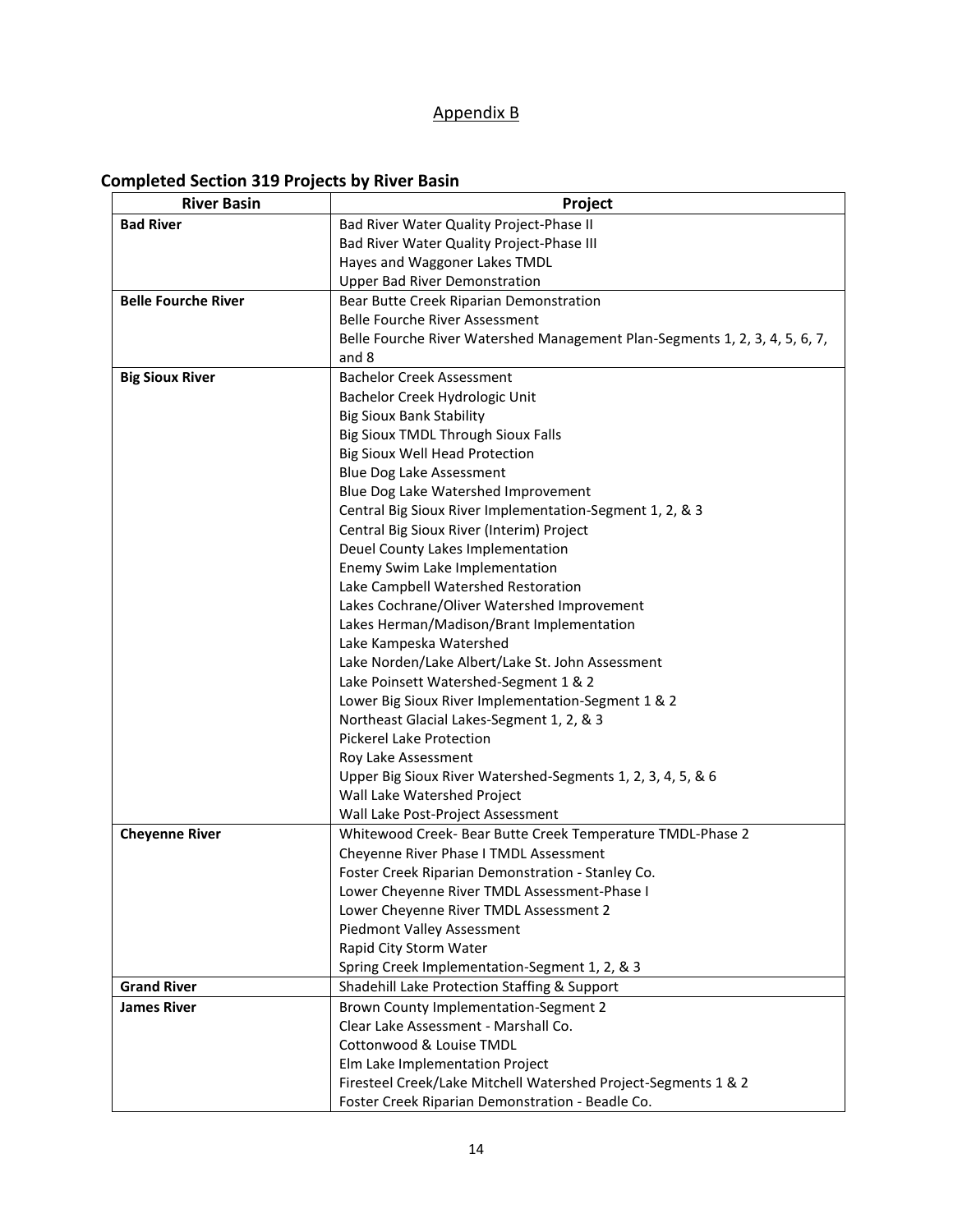|                                    | Jones Lake/Rose Hill Lake TMDL                                             |  |  |  |  |  |  |  |
|------------------------------------|----------------------------------------------------------------------------|--|--|--|--|--|--|--|
|                                    | Jones Lake/Rose Hill Lake Watershed Implementation<br>Lake Byron Watershed |  |  |  |  |  |  |  |
|                                    |                                                                            |  |  |  |  |  |  |  |
|                                    | Lakes Cottonwood and Louis Implementation                                  |  |  |  |  |  |  |  |
|                                    | Lake Faulkton Watershed Implementation                                     |  |  |  |  |  |  |  |
|                                    | Lake Hanson/Pierre Creek Implementation                                    |  |  |  |  |  |  |  |
|                                    | Lake Mitchell Watershed Assessment                                         |  |  |  |  |  |  |  |
|                                    | Lake Redfield Restoration                                                  |  |  |  |  |  |  |  |
|                                    | Lower James River Assessment                                               |  |  |  |  |  |  |  |
|                                    | Lower James River Implementation-Segment 1, 2, & 3                         |  |  |  |  |  |  |  |
|                                    | Loyalton and Cresbard Lakes TMDL                                           |  |  |  |  |  |  |  |
|                                    | Mina Lake Water Quality Assessment                                         |  |  |  |  |  |  |  |
|                                    | <b>Moccasin Creek TMDL</b>                                                 |  |  |  |  |  |  |  |
|                                    | Ravine Lake Watershed                                                      |  |  |  |  |  |  |  |
|                                    | <b>Richmond Lake Watershed</b>                                             |  |  |  |  |  |  |  |
|                                    | <b>Richmond Lake Assessment</b>                                            |  |  |  |  |  |  |  |
|                                    | Twin Lakes/Wilmarth Lake Assessment                                        |  |  |  |  |  |  |  |
|                                    | <b>Upper James River Assessment</b>                                        |  |  |  |  |  |  |  |
|                                    | Upper Snake Creek Implementation-Segment 1                                 |  |  |  |  |  |  |  |
|                                    | White Lake Dam TMDL                                                        |  |  |  |  |  |  |  |
| <b>Missouri River</b>              | <b>Burke Lake Assessment</b>                                               |  |  |  |  |  |  |  |
|                                    | <b>Burke Lake Restoration</b>                                              |  |  |  |  |  |  |  |
|                                    | Lewis and Clark Implementation-Segment 1, 2, 3 & 4                         |  |  |  |  |  |  |  |
|                                    | <b>Medicine Creek Assessment</b>                                           |  |  |  |  |  |  |  |
|                                    | Medicine Creek Watershed Project-Segment 1                                 |  |  |  |  |  |  |  |
|                                    | Okobojo Creek Watershed Assessment                                         |  |  |  |  |  |  |  |
|                                    | Pocasse/Campbell Watershed Assessment                                      |  |  |  |  |  |  |  |
|                                    | South Central Lakes Watershed Assessment                                   |  |  |  |  |  |  |  |
|                                    | Spring Creek Implementation (Campbell Co.)-Segment 1                       |  |  |  |  |  |  |  |
| <b>Red River</b>                   | Lake Traverse Watershed Assessment                                         |  |  |  |  |  |  |  |
| <b>Vermillion River</b>            | Kingsbury County Lakes Assessment                                          |  |  |  |  |  |  |  |
|                                    | Kingsbury Lakes Implementation                                             |  |  |  |  |  |  |  |
|                                    | Swan Lake Restoration                                                      |  |  |  |  |  |  |  |
|                                    | Turkey Ridge Creek Implementation-Segment 1                                |  |  |  |  |  |  |  |
|                                    | Vermillion River Basin Assessment                                          |  |  |  |  |  |  |  |
|                                    | Vermillion River Basin Implementation-Segment 1 & 2                        |  |  |  |  |  |  |  |
| <b>White River</b>                 | White River Phase I Assessment                                             |  |  |  |  |  |  |  |
|                                    | Little White River TMDL Assessment                                         |  |  |  |  |  |  |  |
| <b>Statewide/Regional Projects</b> | 303(d) Watershed Planning & Assistance-Segment 1, 2 & 3                    |  |  |  |  |  |  |  |
|                                    | <b>Abandoned Well Sealing</b>                                              |  |  |  |  |  |  |  |
|                                    | Animal Waste Management 1 & 2                                              |  |  |  |  |  |  |  |
|                                    |                                                                            |  |  |  |  |  |  |  |
|                                    | Animal Nutrient Management Team 3 & 4                                      |  |  |  |  |  |  |  |
|                                    | Animal Waste Team (Buffer salesmen)                                        |  |  |  |  |  |  |  |
|                                    | Bacteria in Sediment SDSU Project                                          |  |  |  |  |  |  |  |
|                                    | <b>Black Hills Stream Temperature Assessment</b>                           |  |  |  |  |  |  |  |
|                                    | <b>Bootstraps</b>                                                          |  |  |  |  |  |  |  |
|                                    | <b>Buffer Planning and Assistance</b>                                      |  |  |  |  |  |  |  |
|                                    | Coordinated Resource Management 1& 2                                       |  |  |  |  |  |  |  |
|                                    | East River Area Riparian Demonstration 1 & 2                               |  |  |  |  |  |  |  |
|                                    | East River Riparian Grazing I                                              |  |  |  |  |  |  |  |
|                                    | Evaluating Phosphorus Loss on a Watershed                                  |  |  |  |  |  |  |  |
|                                    | <b>Evaluating Vegetative Treatment Areas</b>                               |  |  |  |  |  |  |  |
|                                    | Grassland Management and Planning-Segment 1, 2, 3, 4 & 5                   |  |  |  |  |  |  |  |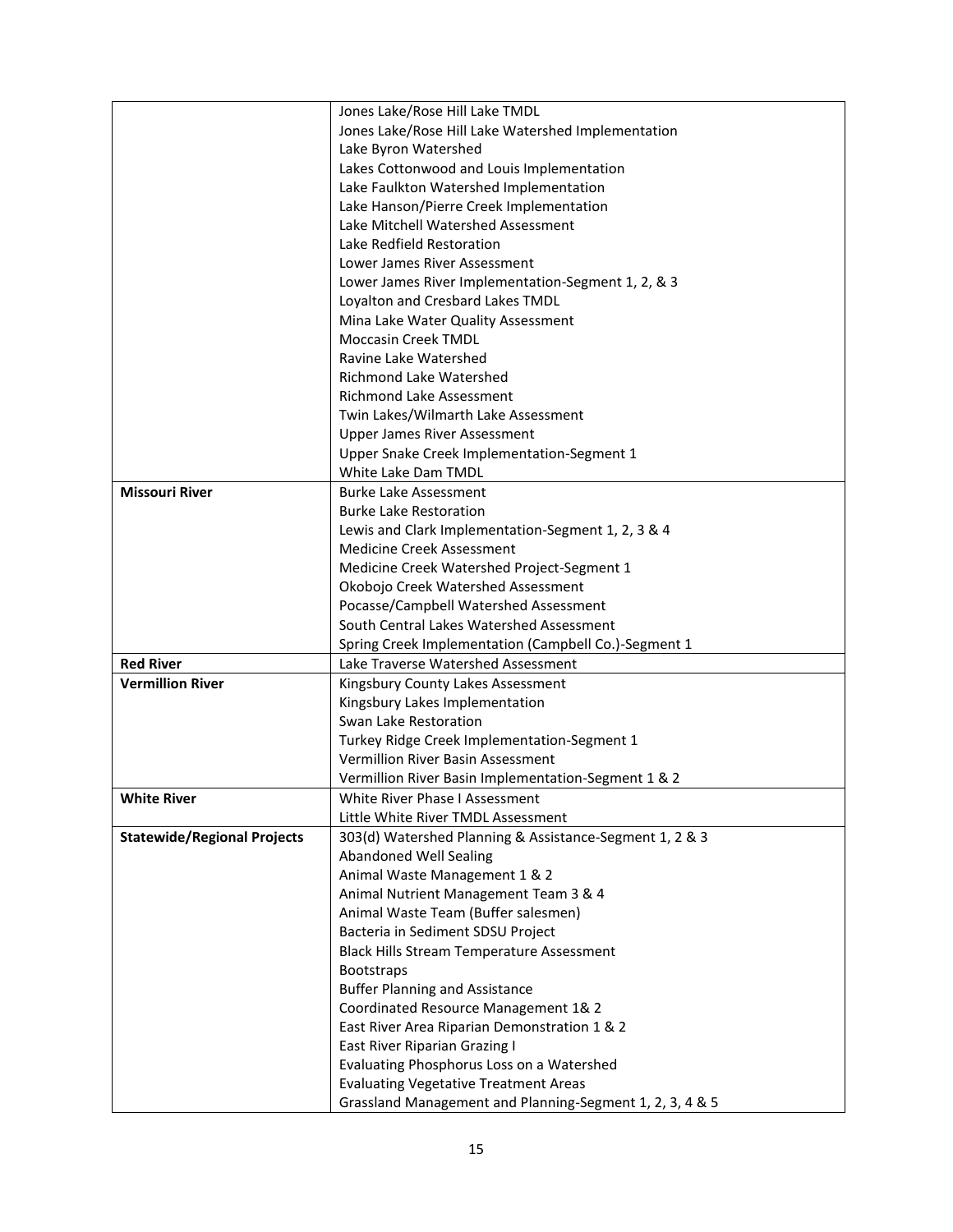| <b>Ground Water Monitoring Network</b>                        |
|---------------------------------------------------------------|
| Manure Management Based on Soil Phosphorus                    |
| Manure Management Based on Soil Phosphorus - Additional Soils |
| Nitrogen & Pesticides in Ground Water                         |
| Nonpoint Source Information & Education 1989                  |
| Nonpoint Source Information & Education 1994                  |
| Nonpoint Source Information & Education 1996                  |
| Nonpoint Source Information & Education 1998                  |
| Nonpoint Source Information & Education 2004-Segment 1        |
| Nonpoint Source Information & Education 2007-Segment 2        |
| Nonpoint Source Information & Education 2010-Segment 3        |
| Nonpoint Source Information & Education 2013-Segment 4        |
| Nonpoint Source Information & Education 2019-Segment 5        |
| Precision Manure Management to Improve WQ                     |
| <b>Rainfall Simulator</b>                                     |
| Reference Site Validation & Bio-monitoring                    |
| Riparian Area Restoration & Protection-Segment 1              |
| Riparian Grazing Workshop                                     |
| Soil Health Improvement and Planning Project-Segment 1        |
| South Dakota Association of Conservation Districts            |
| South Dakota Lake Protection                                  |
| Statewide Lake Assessment                                     |
| Water Quality Impacts of Winter Manure Spreading              |
| <b>Water Quality Planning Project</b>                         |
| <b>Wetlands Education Project</b>                             |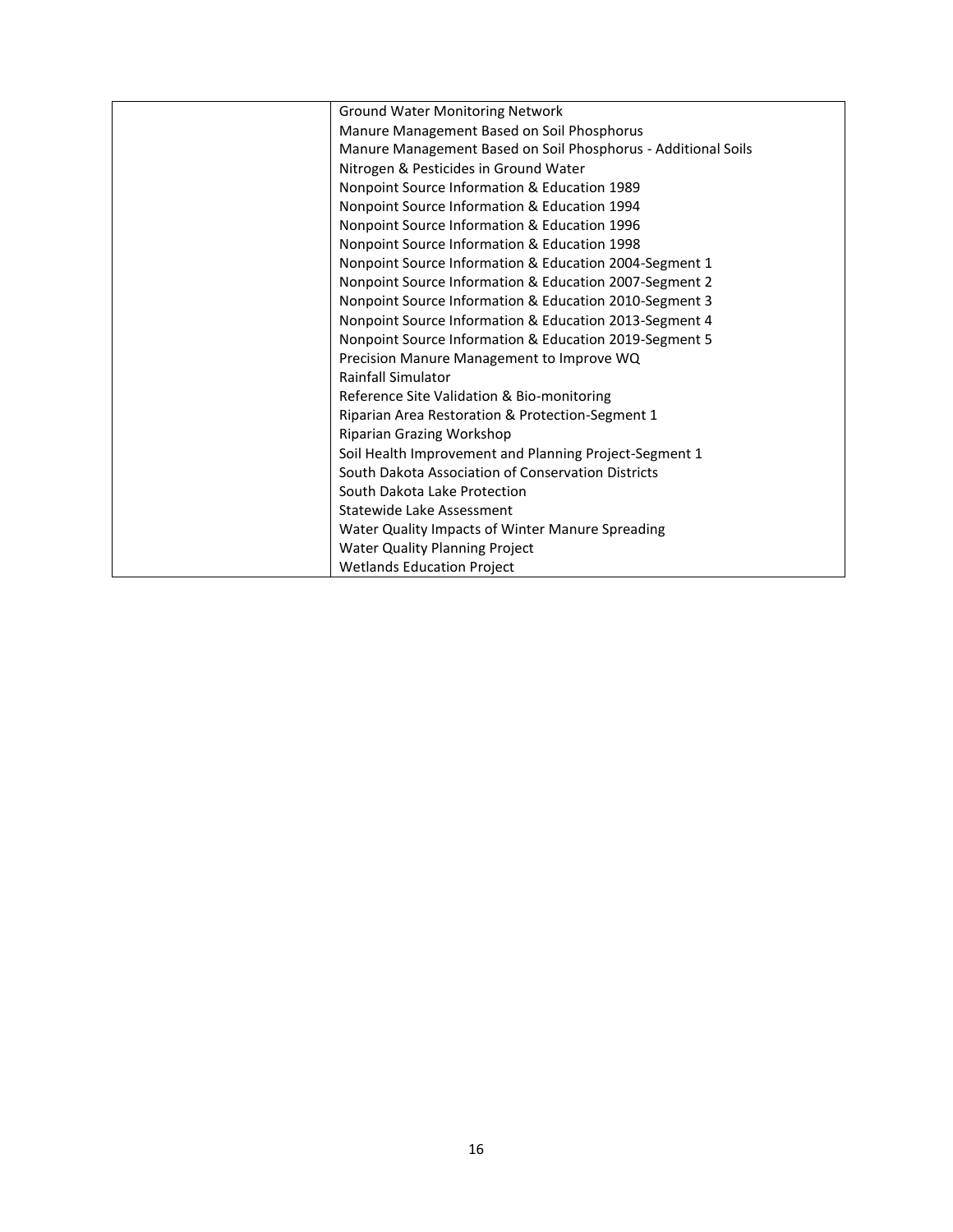## Appendix C

# **Completed Section 604(b) Projects by River Basin**

| <b>Bad River Basin</b>           | <b>Bad River Phase IA</b>                                                                                                                                                                                                                                                                                                                                                                                                                                                                                                                                             |  |  |  |  |  |  |  |  |
|----------------------------------|-----------------------------------------------------------------------------------------------------------------------------------------------------------------------------------------------------------------------------------------------------------------------------------------------------------------------------------------------------------------------------------------------------------------------------------------------------------------------------------------------------------------------------------------------------------------------|--|--|--|--|--|--|--|--|
|                                  | <b>Bad River Phase IB</b>                                                                                                                                                                                                                                                                                                                                                                                                                                                                                                                                             |  |  |  |  |  |  |  |  |
| <b>Belle Fourche River Basin</b> | Belle Fourche River TMDL Project                                                                                                                                                                                                                                                                                                                                                                                                                                                                                                                                      |  |  |  |  |  |  |  |  |
|                                  | Streambank Erosion Assessment - Upper Whitewood Creek                                                                                                                                                                                                                                                                                                                                                                                                                                                                                                                 |  |  |  |  |  |  |  |  |
|                                  | Whitewood Creek Streambank Assessment Project<br>Whitewood/Bear Butte Creek Temperature TMDL-Phase 2<br>Bacterial Source Tracking and Lower Big Sioux TMDL<br><b>Big Sioux Aquifer Protection Project</b><br><b>Big Sioux Aquifer Study</b><br>Big Sioux River Bank Stabilization Demonstration Project<br>Big Sioux River Riparian Assessment (Moody/Minnehaha)<br>Brookings Area TMDL Sampling Project<br>Lake Alvin/Nine Mile Creek TMDL<br>Lake Campbell TMDL Assessment<br>Lakes Herman, Madison, Brandt Project Planning<br>Sioux Falls - Big Sioux River TMDLs |  |  |  |  |  |  |  |  |
|                                  | Whitewood Creek Watershed Project Planning                                                                                                                                                                                                                                                                                                                                                                                                                                                                                                                            |  |  |  |  |  |  |  |  |
|                                  | Whitewood Creek Bacterial Source Tracking                                                                                                                                                                                                                                                                                                                                                                                                                                                                                                                             |  |  |  |  |  |  |  |  |
|                                  | Whitewood/Bear Butte Creek Temperature TMDL-Phase 1                                                                                                                                                                                                                                                                                                                                                                                                                                                                                                                   |  |  |  |  |  |  |  |  |
|                                  |                                                                                                                                                                                                                                                                                                                                                                                                                                                                                                                                                                       |  |  |  |  |  |  |  |  |
| <b>Big Sioux River Basin</b>     |                                                                                                                                                                                                                                                                                                                                                                                                                                                                                                                                                                       |  |  |  |  |  |  |  |  |
|                                  |                                                                                                                                                                                                                                                                                                                                                                                                                                                                                                                                                                       |  |  |  |  |  |  |  |  |
|                                  |                                                                                                                                                                                                                                                                                                                                                                                                                                                                                                                                                                       |  |  |  |  |  |  |  |  |
|                                  |                                                                                                                                                                                                                                                                                                                                                                                                                                                                                                                                                                       |  |  |  |  |  |  |  |  |
|                                  |                                                                                                                                                                                                                                                                                                                                                                                                                                                                                                                                                                       |  |  |  |  |  |  |  |  |
|                                  |                                                                                                                                                                                                                                                                                                                                                                                                                                                                                                                                                                       |  |  |  |  |  |  |  |  |
|                                  | Covell Lake TMDL (Combined with Sioux Falls Big Sioux River TMDL Project)                                                                                                                                                                                                                                                                                                                                                                                                                                                                                             |  |  |  |  |  |  |  |  |
|                                  | Eastern South Dakota Lakes Assessment                                                                                                                                                                                                                                                                                                                                                                                                                                                                                                                                 |  |  |  |  |  |  |  |  |
|                                  | Pelican Lake Control Structure Feasibility                                                                                                                                                                                                                                                                                                                                                                                                                                                                                                                            |  |  |  |  |  |  |  |  |
|                                  |                                                                                                                                                                                                                                                                                                                                                                                                                                                                                                                                                                       |  |  |  |  |  |  |  |  |
|                                  |                                                                                                                                                                                                                                                                                                                                                                                                                                                                                                                                                                       |  |  |  |  |  |  |  |  |
|                                  |                                                                                                                                                                                                                                                                                                                                                                                                                                                                                                                                                                       |  |  |  |  |  |  |  |  |
|                                  | Lake Poinsett Project Planning and Design                                                                                                                                                                                                                                                                                                                                                                                                                                                                                                                             |  |  |  |  |  |  |  |  |
|                                  | North Central Big Sioux/Oakwood Lake TMDL                                                                                                                                                                                                                                                                                                                                                                                                                                                                                                                             |  |  |  |  |  |  |  |  |
|                                  |                                                                                                                                                                                                                                                                                                                                                                                                                                                                                                                                                                       |  |  |  |  |  |  |  |  |
|                                  | Skunk Creek - National Water Quality Initiative                                                                                                                                                                                                                                                                                                                                                                                                                                                                                                                       |  |  |  |  |  |  |  |  |
|                                  | <b>Upper Big Sioux Watershed AGNPS</b>                                                                                                                                                                                                                                                                                                                                                                                                                                                                                                                                |  |  |  |  |  |  |  |  |
| <b>Cheyenne River Basin</b>      | Develop NPS BMPs Western Pennington Co. Drainage District                                                                                                                                                                                                                                                                                                                                                                                                                                                                                                             |  |  |  |  |  |  |  |  |
|                                  | <b>French Creek Assessment</b>                                                                                                                                                                                                                                                                                                                                                                                                                                                                                                                                        |  |  |  |  |  |  |  |  |
|                                  | Galena Fire Project                                                                                                                                                                                                                                                                                                                                                                                                                                                                                                                                                   |  |  |  |  |  |  |  |  |
|                                  | Rapid Creek and Aquifer Assessment Project                                                                                                                                                                                                                                                                                                                                                                                                                                                                                                                            |  |  |  |  |  |  |  |  |
|                                  | Rapid Creek NPS Assessment Project                                                                                                                                                                                                                                                                                                                                                                                                                                                                                                                                    |  |  |  |  |  |  |  |  |
|                                  | Rapid Creek Stormwater Impact Prioritization                                                                                                                                                                                                                                                                                                                                                                                                                                                                                                                          |  |  |  |  |  |  |  |  |
|                                  | <b>Custer State Parks Lakes Assess. Report Preparation</b>                                                                                                                                                                                                                                                                                                                                                                                                                                                                                                            |  |  |  |  |  |  |  |  |
|                                  | Spring Creek Bacterial Source Tracking                                                                                                                                                                                                                                                                                                                                                                                                                                                                                                                                |  |  |  |  |  |  |  |  |
| <b>Grand River Basin</b>         | <b>Grand River Watershed TMDL</b>                                                                                                                                                                                                                                                                                                                                                                                                                                                                                                                                     |  |  |  |  |  |  |  |  |
| <b>James River Basin</b>         | <b>Broadland Creek Watershed Study</b>                                                                                                                                                                                                                                                                                                                                                                                                                                                                                                                                |  |  |  |  |  |  |  |  |
|                                  | Central South Dakota Water Quality Monitoring Project                                                                                                                                                                                                                                                                                                                                                                                                                                                                                                                 |  |  |  |  |  |  |  |  |
|                                  | Eastern South Dakota Lakes Assessment                                                                                                                                                                                                                                                                                                                                                                                                                                                                                                                                 |  |  |  |  |  |  |  |  |
|                                  | Firesteel Creek/Lake Mitchell WQ Needs Assessment                                                                                                                                                                                                                                                                                                                                                                                                                                                                                                                     |  |  |  |  |  |  |  |  |
|                                  | James River TMDL Project                                                                                                                                                                                                                                                                                                                                                                                                                                                                                                                                              |  |  |  |  |  |  |  |  |
|                                  | Landowner Survey                                                                                                                                                                                                                                                                                                                                                                                                                                                                                                                                                      |  |  |  |  |  |  |  |  |
|                                  | Lake Faulkton Assessment Project                                                                                                                                                                                                                                                                                                                                                                                                                                                                                                                                      |  |  |  |  |  |  |  |  |
|                                  | Lake Louise Water Quality Monitoring                                                                                                                                                                                                                                                                                                                                                                                                                                                                                                                                  |  |  |  |  |  |  |  |  |
|                                  | Mina Lake Water Quality Project                                                                                                                                                                                                                                                                                                                                                                                                                                                                                                                                       |  |  |  |  |  |  |  |  |
|                                  | Ravine Lake Diagnostic/Feasibility Study                                                                                                                                                                                                                                                                                                                                                                                                                                                                                                                              |  |  |  |  |  |  |  |  |
|                                  | Turtle Creek/Lake Redfield Landowner Survey                                                                                                                                                                                                                                                                                                                                                                                                                                                                                                                           |  |  |  |  |  |  |  |  |
|                                  | Wylie Pond/Moccasin Creek Watershed TMDL                                                                                                                                                                                                                                                                                                                                                                                                                                                                                                                              |  |  |  |  |  |  |  |  |
| <b>Minnesota River Basin</b>     | Blue Dog Lake/Enemy Swim Septic Leachate Survey                                                                                                                                                                                                                                                                                                                                                                                                                                                                                                                       |  |  |  |  |  |  |  |  |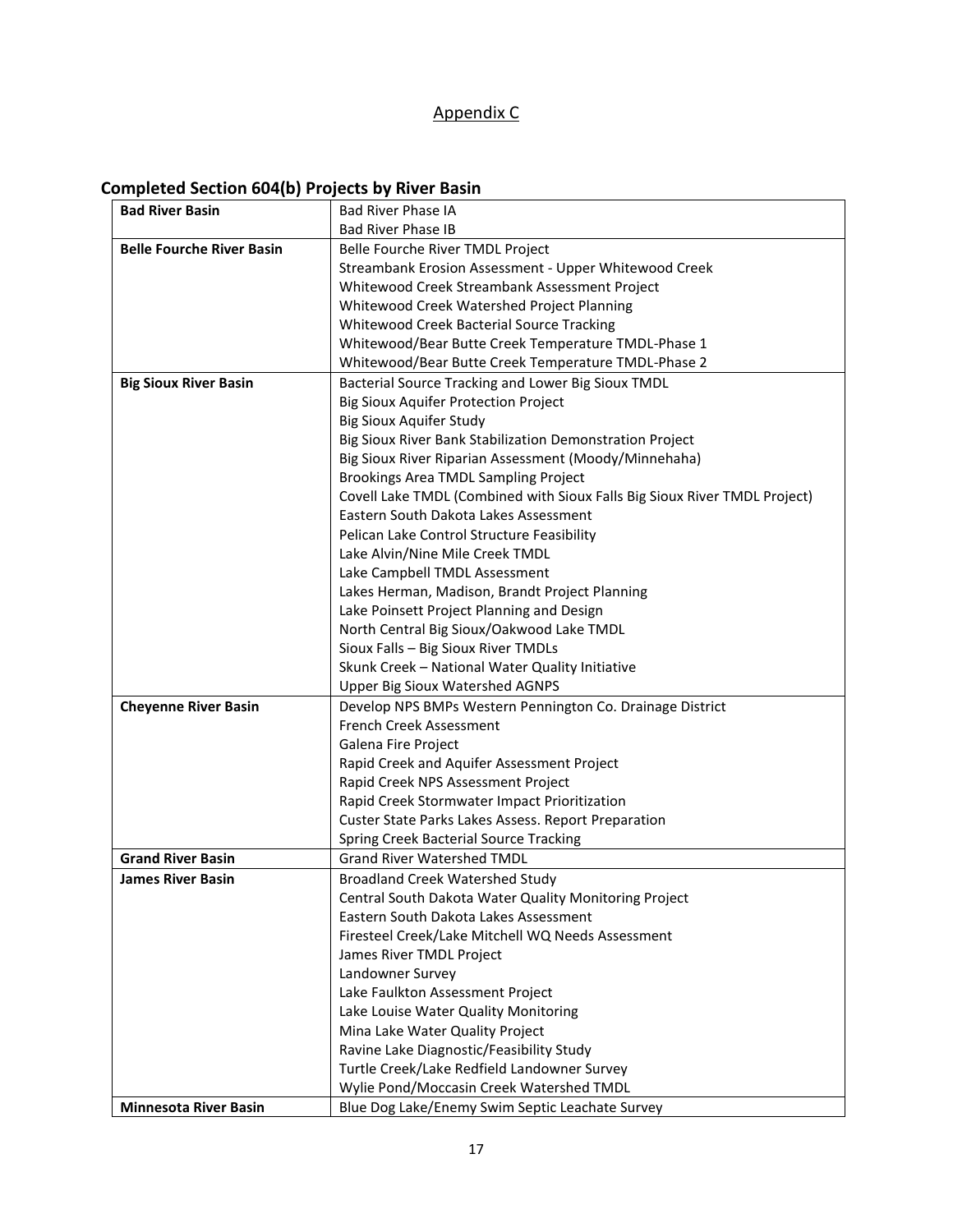|                               | Fish Lake Water Level and Quality Study                              |
|-------------------------------|----------------------------------------------------------------------|
|                               | Lake Cochrane/Oliver TMDL                                            |
|                               | Lake Hendricks Restoration Assessment                                |
|                               | Lake Traverse/Little Minnesota River Land Inventory                  |
| <b>Missouri River Basin</b>   | Burke Lake Diagnostic/Feasibility Study                              |
|                               | Central South Dakota Lakes Assessment                                |
|                               | Lake Andes Watershed Treatment Project                               |
|                               | Lake Pocasse/Lake Campbell/Spring Creek TMDL                         |
|                               | Lewis and Clark TMDL Project                                         |
|                               | <b>Platte Lake Planning</b>                                          |
|                               | Randall RC&D Implementation Planning                                 |
| <b>Vermillion River Basin</b> | Turkey Ridge Creek Watershed Assessment Project                      |
|                               | Turner County Conservation District - West Vermillion River Sampling |
|                               | Vermillion River Basin Watershed Planning                            |
|                               | West Yankton Sanitary Sewer Survey                                   |
| <b>White River Basin</b>      | White River Preservation Project                                     |
|                               | White River Watershed Data Collection Project                        |
|                               | White River/Little White River TMDL Project                          |
| <b>Statewide</b>              | Bacterial Source Typing: Sample Preparation and Analysis Project     |
|                               | Black Hills & Eastern SD Taxonomic analyses of 2007 & 2008 samples   |
|                               | Black Hills Biological Sampling - 2006 samples                       |
|                               | Black Hills Biological Sampling - 2007 samples                       |
|                               | Black Hills Biological Sampling - 2008 samples                       |
|                               | Black Hills Biological Sampling - 2009 and 2010 samples              |
|                               | Black Hills Stream Temperature TMDL Project                          |
|                               | <b>Chemical Containment</b>                                          |
|                               | Demonstrate Slash Pile Use Control Erosion on Fragile Soils          |
|                               | Detention Cell Demonstration Project                                 |
|                               | Digitize Soils Maps for South Dakota                                 |
|                               | East River Riparian Demonstration Project                            |
|                               | Forestry BMP Pamphlet                                                |
|                               | <b>Groundwater Protection Project</b>                                |
|                               | Livestock Waste Management Handbook                                  |
|                               | Local WQ Planning Through Hydrologic Unit Planning                   |
|                               | North Central RC&D HU Implementation                                 |
|                               | Pesticide and Fertilizer Groundwater Study                           |
|                               | Pesticide and Nitrogen Program                                       |
|                               | Riparian Area Forestry Project                                       |
|                               | Statewide Lake Surveys 2011 - 2012                                   |
|                               | Statewide Mercury TMDL Project                                       |
|                               | Stock growers Speaker                                                |
|                               | Taxonomic Identification & Enumeration of Biological Samples         |
|                               | Terry Redlin Institute Wetlands Education Project                    |
|                               | Water Quality Planning Project                                       |
|                               | Water Quality Study of SD Glacial Lakes and Wetlands                 |
|                               | Wetland Assessment for the Nonpoint Source Program                   |
|                               | SDSU Cropland Planning for Water Quality Improvement                 |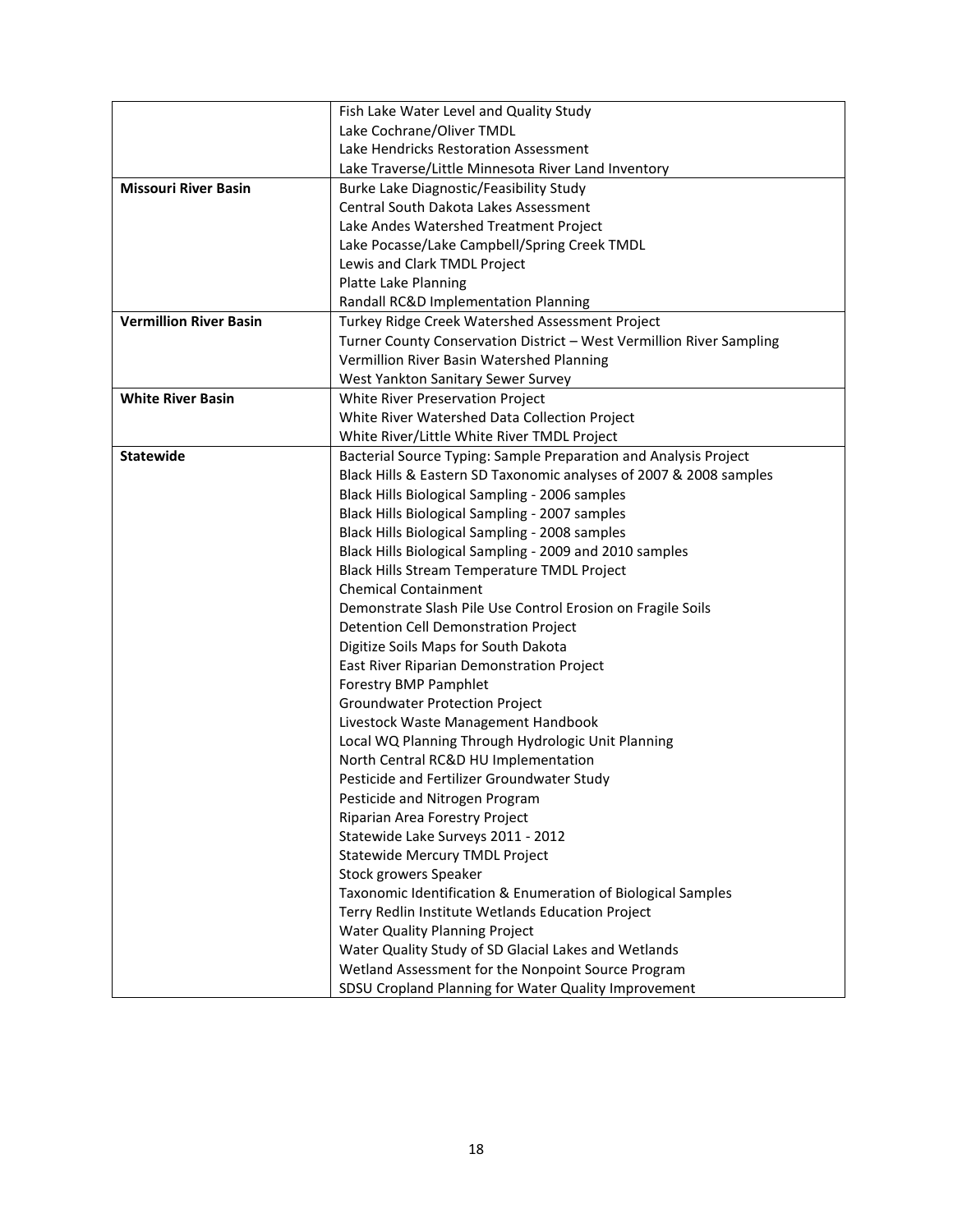### Appendix D

# **Completed Section 106 Projects**

| Project                                                               |  |
|-----------------------------------------------------------------------|--|
| <b>Center Lake Report Writing</b>                                     |  |
| <b>Cottonwood Creek Watershed TMDL Assessment</b>                     |  |
| DENR Monitoring Supplies and Equipment                                |  |
| DENR National Rivers and Streams Evaluation & Reference Sites         |  |
| DENR Stream Reference Site Development                                |  |
| Digital Line Graphs                                                   |  |
| Digitized SD Soil Survey                                              |  |
| East Dakota WDD Water Quality Monitoring                              |  |
| Equipment for Lower Big Sioux and Spring Creek Assessment             |  |
| <b>EPA In-Kind for Lab Services</b>                                   |  |
| EPA National Lakes Assessment (NLA)                                   |  |
| Fish Lake/Lake Alice Assessment                                       |  |
| <b>Gauging Equipment</b>                                              |  |
| <b>Gauging Stations</b>                                               |  |
| Lake Hanson Assessment Project                                        |  |
| Lewis and Clark Watershed Assessment                                  |  |
| Lower Cheyenne River TMDL Assessment-Phase I                          |  |
| Lower James River TMDL Assessment                                     |  |
| <b>Mercury Sampling</b>                                               |  |
| <b>Missouri River Monitoring</b>                                      |  |
| Northern Glaciated Plains Ref. Site Validation & Bio Toolkit          |  |
| Northwest Great Plains Reference Site Development                     |  |
| Remote Sensing - AGNPS Crop Layers                                    |  |
| School - Bullhead Watershed Assessment - TMDL                         |  |
| <b>Sediment Diatom Analysis</b>                                       |  |
| Sediment Diatom Dating through Radiochemistry                         |  |
| Selection and & Validation of Stream Reference Sites                  |  |
| Spring Creek/Sheridan Lake Assessment                                 |  |
| Stage/Discharge Relationship Development                              |  |
| <b>Statewide Lakes Assessment</b>                                     |  |
| Statewide Aquatic Macroinvertebrate Collection and Database (Specify) |  |
| <b>Statistics Training Course</b>                                     |  |
| Upper Cheyenne River TMDL                                             |  |
| Upper Rapid Creek Assessment                                          |  |
| Use Attainability Assessments                                         |  |
| <b>USGS Gage Station Water Use Agreements</b>                         |  |
|                                                                       |  |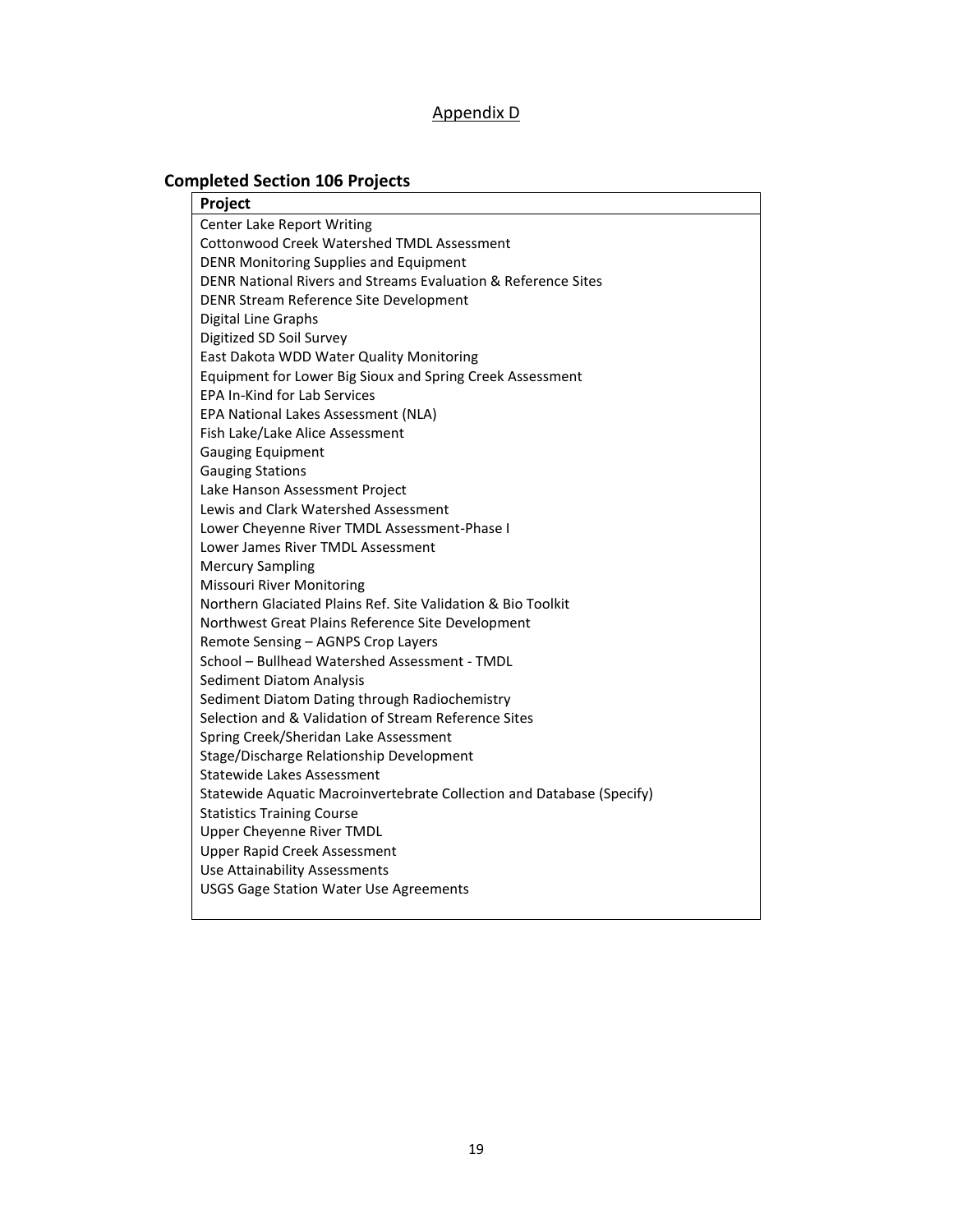### Appendix E

## **319 Matching Funds Accrued Through 9/30/20**

| Grant                 | Grant Award (\$) | <b>Total Match</b> | <b>Expenditures</b> | <b>Match Required</b>     | <b>Match</b>    |
|-----------------------|------------------|--------------------|---------------------|---------------------------|-----------------|
|                       |                  | Required (\$)      | thru 9/30/20(\$)    | Against Expenditures (\$) | Documented (\$) |
| 319 Implementation 89 | 1,594,000        | 1,062,667          | 1,594,000           | 1,062,667                 | 1,315,016       |
| 319 Implementation 90 | 800,137          | 885,994            | 800,137             | 885,994                   | 885,994         |
| 319 Implementation 91 | 655,851          | 437,234            | 655,797             | 437,198                   | 437,199         |
| 319 Implementation 92 | 795,000          | 530,000            | 794,836             | 529,891                   | 535,421         |
| 319 Implementation 93 | 1,090,839        | 727,227            | 1,090,839           | 727,227                   | 779,175         |
| 319 Implementation 94 | 1,415,142        | 943,508            | 1,415,142           | 943,508                   | 1,188,561       |
| 319 Implementation 95 | 1,699,669        | 1,133,119          | 1,699,669           | 1,133,119                 | 1,154,183       |
| 319 Implementation 96 | 1,126,685        | 751,123            | 1,126,685           | 751,123                   | 787,159         |
| 319 Implementation 97 | 1,253,790        | 835,902            | 1,253,790           | 835,902                   | 1,484,877       |
| 319 Implementation 98 | 1,296,790        | 864,531            | 1,296,790           | 864,531                   | 860,355         |
| 319 Implementation 99 | 2,791,400        | 1,860,933          | 2,791,400           | 1,860,933                 | 1,861,025       |
| 319 Implementation 00 | 3,008,897        | 2,005,931          | 3,008,897           | 2,005,931                 | 2,005,931       |
| 319 Implementation 01 | 3,267,900        | 2,178,600          | 3,267,900           | 2,178,600                 | 2,356,825       |
| 319 Implementation 02 | 3,142,900        | 2,095,268          | 3,142,900           | 2,095,268                 | 2,095,268       |
| 319 Implementation 03 | 3,215,964        | 2,143,976          | 3,215,964           | 2,143,976                 | 2,143,976       |
| 319 Implementation 04 | 3,090,200        | 2,060,133          | 3,090,200           | 2,060,133                 | 2,060,769       |
| 319 Implementation 05 | 2,651,624        | 1,767,750          | 2,651,624           | 1,767,750                 | 1,767,750       |
| 319 Implementation 06 | 2,583,000        | 1,722,000          | 2,583,000           | 1,722,000                 | 1,722,000       |
| 319 Implementation 07 | 2,470,700        | 1,647,133          | 2,470,700           | 1,647,133                 | 1,678,147       |
| 319 Imp / Admin 08    | 3,160,100        | 2,106,733          | 3,160,100           | 2,106,733                 | 2,106,733       |
| 319 Imp / Admin 09    | 3,160,100        | 2,106,733          | 3,160,100           | 2,106,733                 | 2,106,733       |
| 319 Imp / Admin 10    | 3,160,100        | 2,106,733          | 3,160,100           | 2,106,733                 | 2,106,733       |
| 319 Imp / Admin 11    | 2,744,000        | 1,829,333          | 2,744,000           | 1,829,333                 | 1,829,333       |
| 319 Imp / Admin 12    | 2,564,000        | 1,709,333          | 2,564,000           | 1,709,333                 | 1,709,333       |
| 319 Imp / Admin 13    | 2,431,000        | 1,620,667          | 2,431,000           | 1,620,667                 | 1,620,667       |
| 319 Imp / Admin 14    | 2,487,000        | 1,658,000          | 2,487,000           | 1,658,000                 | 1,658,000       |
| 319 Imp / Admin 15    | 2,460,800        | 1,640,533          | 2,460,800           | 1,640,533                 | 1,640,533       |
| 319 Imp / Admin 16    | 2,544,000        | 1,696,000          | 2,345,759           | 1,563,840                 | 1,698,959       |
| 319 Imp / Admin 17    | 2,631,000        | 1,754,000          | 2,450,602           | 1,633,735                 | 1,754,000       |
| 319 Imp / Admin 18    | 2,600,000        | 1,733,000          | 2,102,317           | 1,401,544                 | 1,733,000       |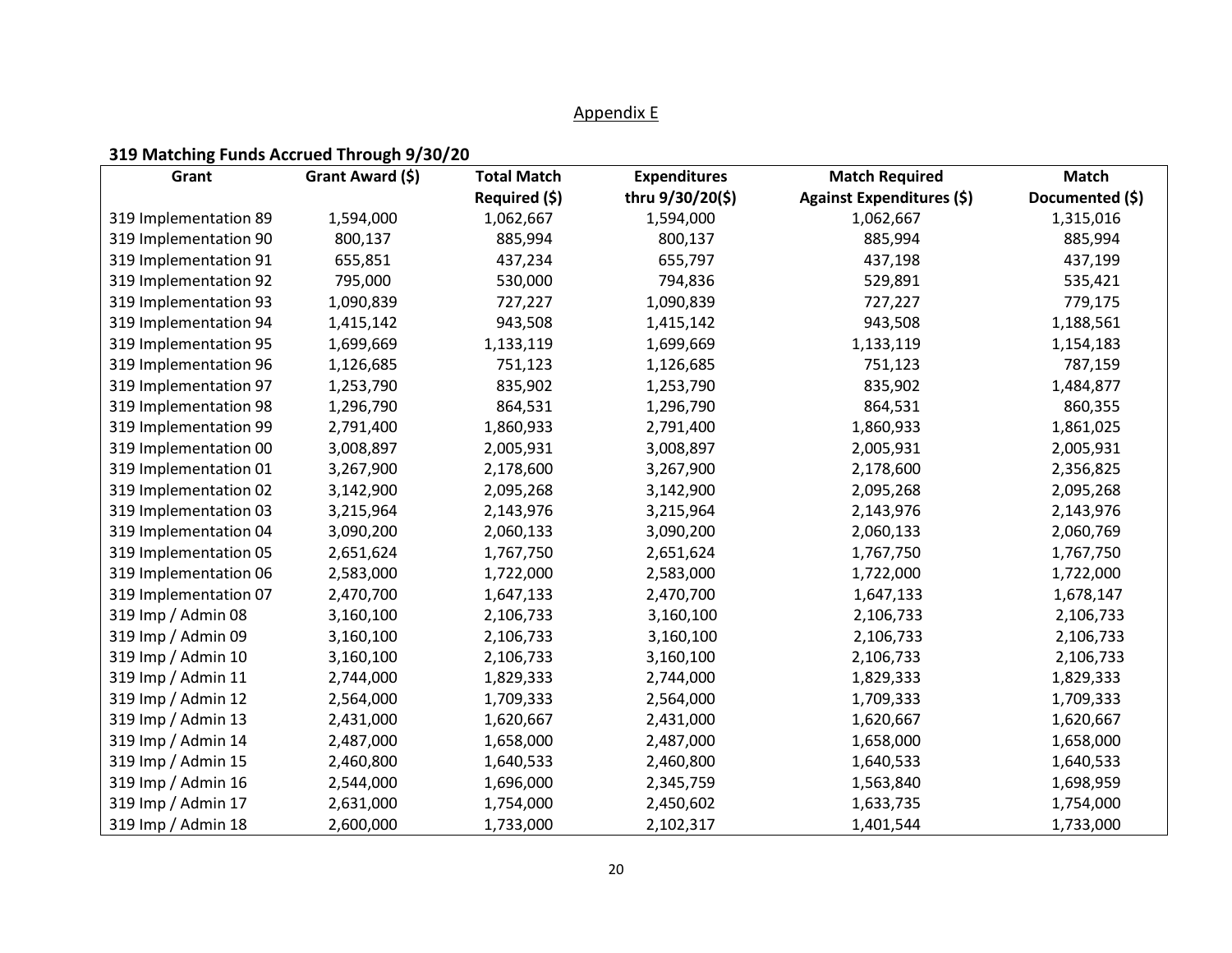| 319 Imp / Admin 19 | 2,574,000  | 1.716.000  | 838,429    | 558,953    | 591,818    |
|--------------------|------------|------------|------------|------------|------------|
| 319 Imp/ Admin 20  | 2,683,000  | ⊥,788,667  |            |            |            |
| Total              | 73.149.588 | 49,118,761 | 67,854,477 | 45,589,021 | 47,675,473 |